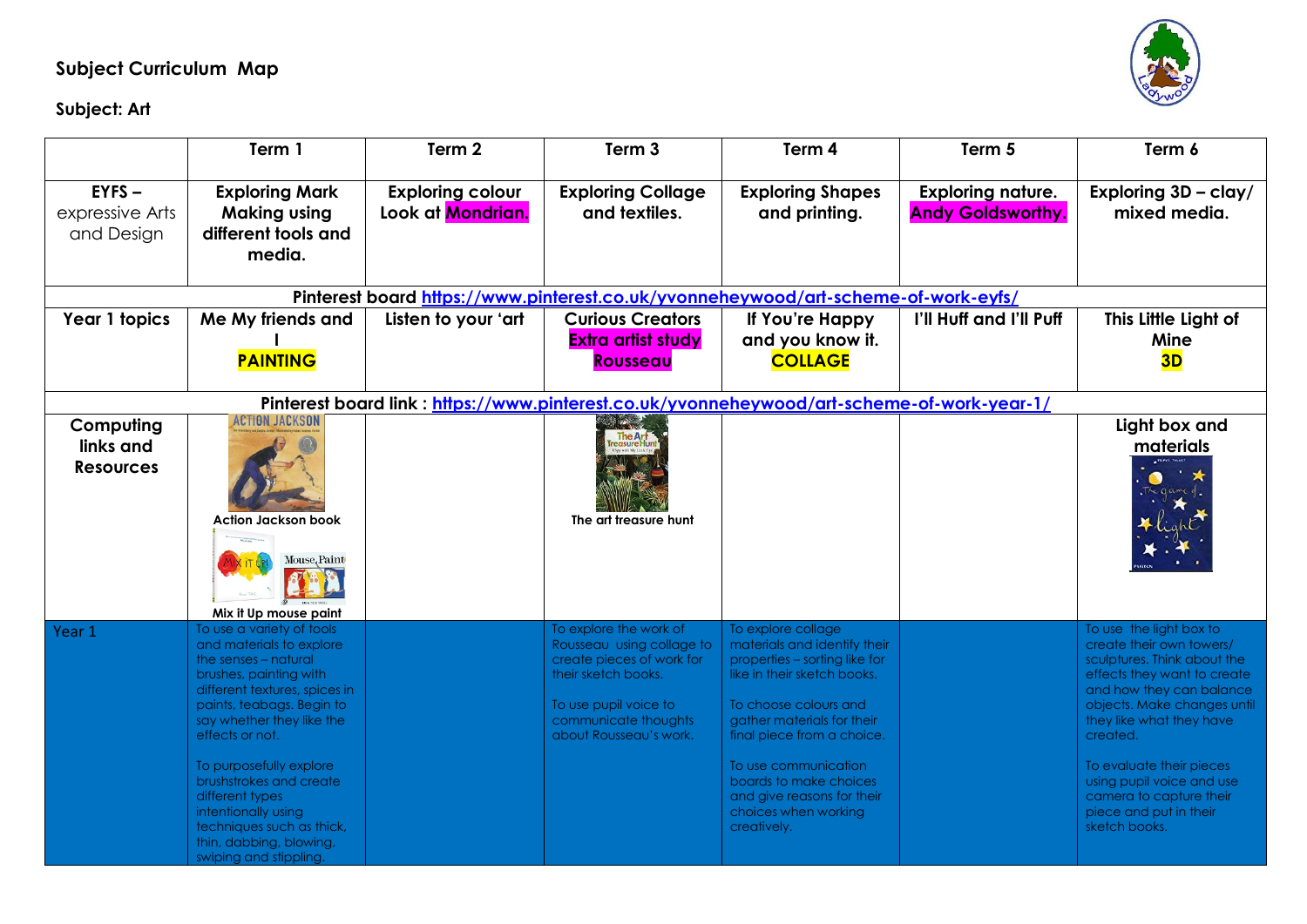|                                                     |                           | Use a communication                | To begin to use some tools    |
|-----------------------------------------------------|---------------------------|------------------------------------|-------------------------------|
|                                                     |                           |                                    |                               |
| To use their sketchbooks to                         |                           | board to say what their            | such as scissors              |
| record their explorations                           |                           | piece of work means e.g            | independently when            |
| and use symbols too                                 |                           | what emotion it                    | producing their work          |
| annotate and comment.                               |                           | represents.                        |                               |
|                                                     |                           |                                    | To choose their own           |
| To explore what happens                             |                           | Indicate when they have            | materials from a choice to    |
|                                                     |                           | finished their piece of            | create their pieces of work - |
|                                                     |                           |                                    |                               |
| To mix primary colours                              |                           | work.                              | before they begin creating.   |
| together to discover what                           |                           |                                    |                               |
| colours are produced.                               |                           | Use and understand the             | To use and understand the     |
|                                                     |                           | vocabulary of collage -            | vocabulary of sculpture:      |
| To use the book                                     |                           | tear/rip/cut/stick/                | sculpture model, 3D, build,   |
| "Mix it Up " to explore                             |                           | finished / texture                 | balance, materials.           |
| colour mixing.                                      |                           |                                    |                               |
|                                                     |                           |                                    |                               |
|                                                     |                           |                                    |                               |
| To express opinions on the                          |                           |                                    |                               |
| work of Jackson Pollock                             |                           |                                    |                               |
| and give an emotion                                 |                           |                                    |                               |
| response.                                           |                           |                                    |                               |
|                                                     |                           |                                    |                               |
|                                                     |                           |                                    |                               |
| To use and understand                               |                           |                                    |                               |
|                                                     |                           |                                    |                               |
| the vocabulary of                                   |                           |                                    |                               |
| painting red, yellow, blue,                         |                           |                                    |                               |
| orange, green, purple                               |                           |                                    |                               |
| paint, dab, stipple, swipe,                         |                           |                                    |                               |
|                                                     |                           |                                    |                               |
| thick, thin, brush                                  |                           |                                    |                               |
|                                                     |                           |                                    |                               |
|                                                     |                           |                                    |                               |
| To use a variety of tools                           | To explore Rousseau's     | To begin to examine and            | To use the light box explore  |
| and materials with support                          | jungle paintings using    | sort collage materials In          | light and shadow using        |
| to explore the senses -                             | collage) to create pieces | their sketch books                 | objects.                      |
| natural brushes, painting                           | of work for their sketch  |                                    |                               |
| with different textures,                            | books with adult support  | To use communication               | To create towers on the light |
|                                                     |                           | boards to name colours             | box from a choice of          |
| spices in paints, teabags.                          |                           |                                    |                               |
|                                                     | To use communication      | and look at properties of          | objects.                      |
| To explore brush strokes -                          | boards to respond to art  | materials - shiny/ dull etc        |                               |
| thick, thin, dabbing,                               | work both those they have |                                    | To record their experiments   |
| blowing, swiping and                                | made and that of          | To experiment with                 | by taking pictures and        |
| stippling.                                          | Rousseau.                 | different collage effects -        | putting them in their         |
|                                                     |                           | cutting/tearing/                   | sketchbooks with the          |
| To record their                                     | To use the book Art       | overlapping – which do             | support of an adult.          |
| explorations in their sketch                        | Treasure Hunt to find     | they like best?                    |                               |
| books.                                              |                           |                                    |                               |
|                                                     | objects in the painting.  |                                    | To explore making and         |
|                                                     |                           | To be able to choose               | decorating their own          |
| To explore the primary                              |                           | some of these collage              | shakers, musical instruments  |
| colours and begin to                                |                           | materials and techniques           | or wind chimes and begin      |
| name them using                                     |                           | to create their own work           | to use some tools more        |
| communication boards.                               |                           |                                    | independently.                |
|                                                     |                           | To know that they need             |                               |
|                                                     |                           |                                    |                               |
| To explore the work of<br>Jackson Pollock - looking |                           | glue to stick collage<br>materials |                               |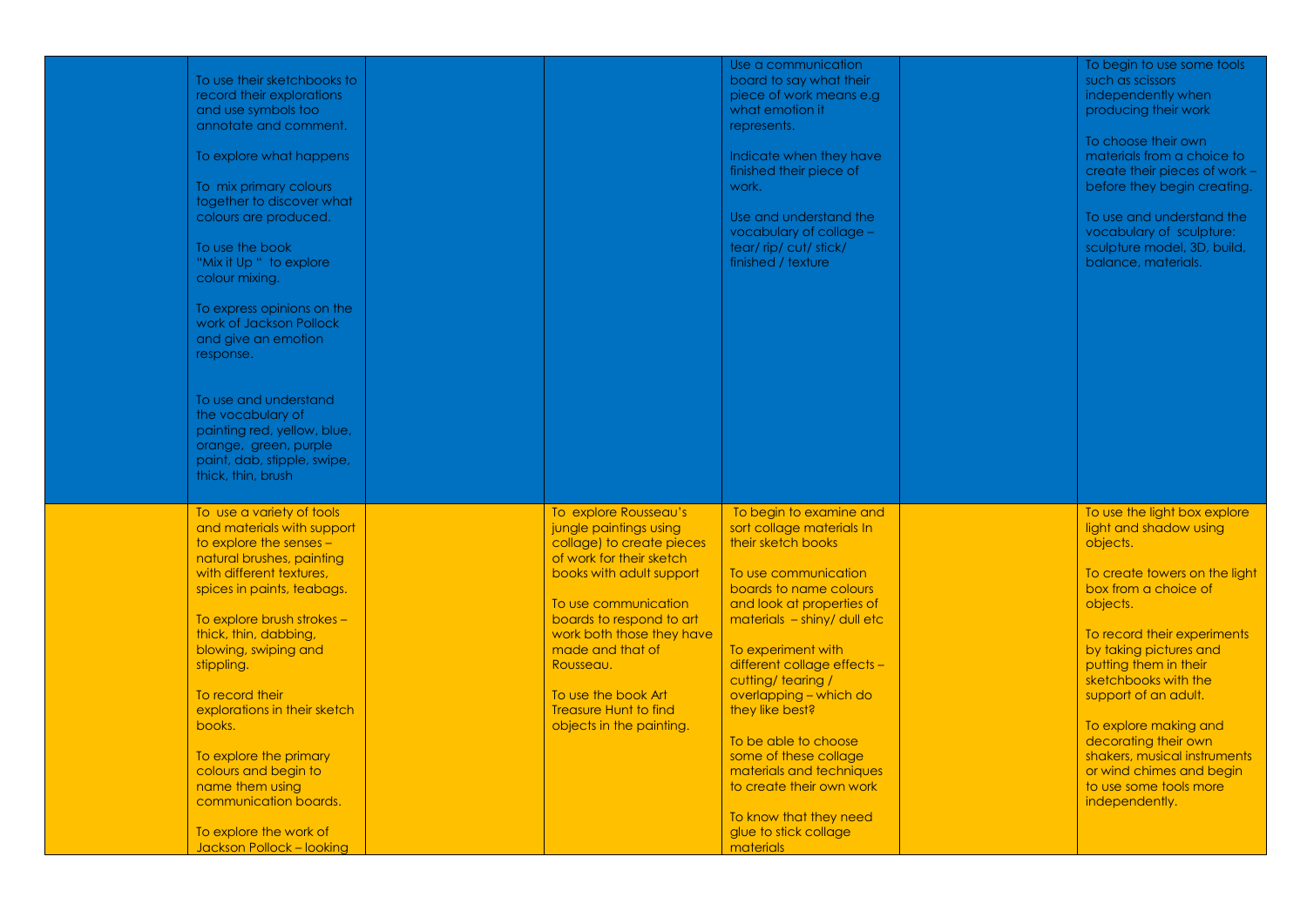| at how he created            |                            |                             | Make some choices as to      |
|------------------------------|----------------------------|-----------------------------|------------------------------|
|                              |                            |                             |                              |
| Kinaesthetic (movement)      |                            | To explore colours and      | what materials they are      |
| pieces look at the book      |                            | how they make you feel      | going to use.                |
| Action Jackson.              |                            | Record these in sketch.     |                              |
|                              |                            | books.                      | To use pupil voice to        |
| To use Jackson Pollock's     |                            |                             | evaluate their piece of      |
| art work to create their     |                            | To choose an emotion        | work.                        |
| own art pieces by using      |                            | and create a responsive     |                              |
| some of the techniques       |                            | piece using bleeding        | To begin to explore the      |
| they have explored.          |                            | tissue paper technique      | language of sculpture -      |
|                              |                            | and collage.                | sculpture, model, 3D, build, |
| To listen to some Jazz       |                            |                             | balance, materials.          |
| music and create art by      |                            | To use pupil voice to       |                              |
| dripping paint brushes       |                            | evaluate their final piece. |                              |
| onto a large piece of        |                            |                             |                              |
| paper. Let the music be      |                            | To develop the              |                              |
| the guide.                   |                            | vocabulary of collage -     |                              |
|                              |                            | cut/ tear/ stick/ glue/     |                              |
| To use communication         |                            | colours                     |                              |
| boards to decide what        |                            |                             |                              |
| colours and materials they   |                            |                             |                              |
| would like to use.           |                            |                             |                              |
|                              |                            |                             |                              |
| To use pupil voice to        |                            |                             |                              |
| evaluate their final piece.  |                            |                             |                              |
|                              |                            |                             |                              |
|                              |                            |                             |                              |
| To explore the vocabulary    |                            |                             |                              |
| of painting - red, yellow,   |                            |                             |                              |
| blue, paint, dab, stipple,   |                            |                             |                              |
| swipe, thick, thin, brush    |                            |                             |                              |
|                              |                            |                             |                              |
| To explore with an adult     | To participate in sensory  | To explore collage          | To be able to stack objects  |
| different ways to make       | exploration of Rousseau's  | materials using their       | on the light box putting one |
| marks with paint. Use large  | jungle paintings using 3D  | senses.                     | on top of each other with    |
| tools and large paper.       | materials.                 |                             | the support of an adult      |
|                              |                            | To make collections in      |                              |
| To make marks using          | To use pupil voice to show | their sketchbooks of        | To enjoy the sensation of    |
| different colours and tools. | their response to the      | materials that interest     | them falling and then        |
|                              | activity.                  | them and that they enjoy    | building again.              |
| To explore paint and         |                            | exploring.                  |                              |
| colour using all their       |                            |                             | To use the sketchbook to     |
| senses.                      |                            | To enjoy exploring the      | review these explorations by |
|                              |                            | colours and choose ones     | taking pictures and then     |
| To observe an adult          |                            | that they like.             | reviewing them with child.   |
| create a kinaesthetic        |                            |                             |                              |
| painting and show            |                            | To make collections of      | To participate in creating a |
| curiosity.                   |                            | colours in sketchbooks.     | musical instrument with      |
|                              |                            |                             | adult and enjoy the sensory  |
| To participate with an       |                            | To use communication        | exploration of creating      |
| adult to explore             |                            | board to indicate primary   | sounds and making marks to   |
| kinaesthetic painting on a   |                            | colours.                    | decorate.                    |
| large scale.                 |                            |                             |                              |
|                              |                            |                             |                              |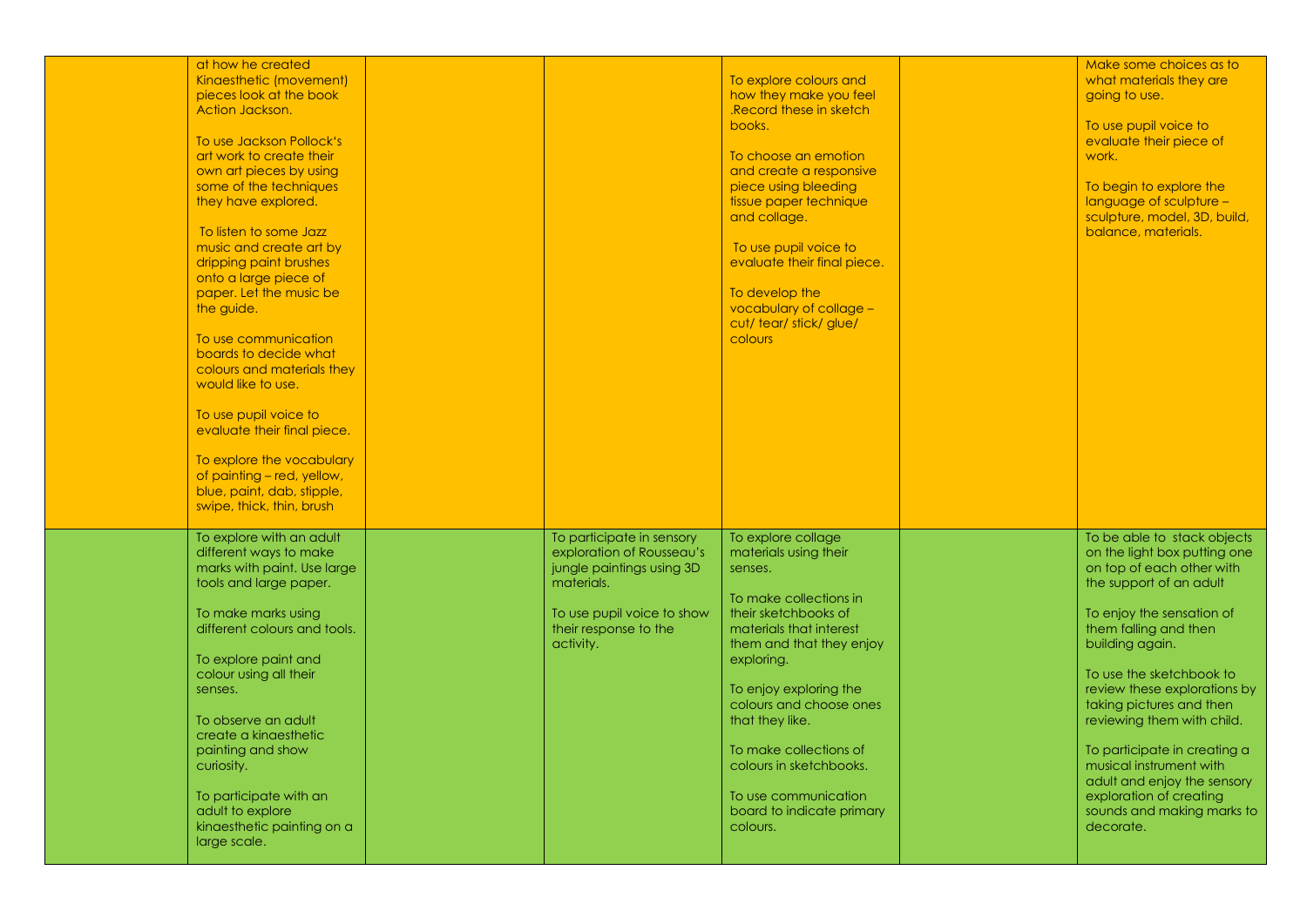| <b>Year 2 topics</b>                   | To use symbols to say<br>whether they like or not<br>like something.<br><b>Helping hands</b>                                                                                                                                                                                                                                                                                                                                                                                                                                                                                                       | Celebrate good |                                                                                                                                                                                                    | To help the adult to glue<br>and stick collage<br>materials to create a<br>piece of work.<br>Circle of life                                                                                                                                                                                                                                                                                                                                                                                                                                                                                                            | <b>Wild World</b> | To use pupil voice to<br>evaluate the tasks.<br>To use sensory apps to<br>make marks and glow in the<br>dark drawing boards.<br><b>Imagination station</b>                                                                                                                                                                                                                                                                                                                                                                                                                                          |
|----------------------------------------|----------------------------------------------------------------------------------------------------------------------------------------------------------------------------------------------------------------------------------------------------------------------------------------------------------------------------------------------------------------------------------------------------------------------------------------------------------------------------------------------------------------------------------------------------------------------------------------------------|----------------|----------------------------------------------------------------------------------------------------------------------------------------------------------------------------------------------------|------------------------------------------------------------------------------------------------------------------------------------------------------------------------------------------------------------------------------------------------------------------------------------------------------------------------------------------------------------------------------------------------------------------------------------------------------------------------------------------------------------------------------------------------------------------------------------------------------------------------|-------------------|-----------------------------------------------------------------------------------------------------------------------------------------------------------------------------------------------------------------------------------------------------------------------------------------------------------------------------------------------------------------------------------------------------------------------------------------------------------------------------------------------------------------------------------------------------------------------------------------------------|
|                                        | <b>Drawing</b>                                                                                                                                                                                                                                                                                                                                                                                                                                                                                                                                                                                     | times          | Super me<br><b>Extra artist study -</b><br>pop art - Andy<br>Warhol                                                                                                                                | <b>Textiles</b>                                                                                                                                                                                                                                                                                                                                                                                                                                                                                                                                                                                                        |                   | Printing/ multi-<br>media working                                                                                                                                                                                                                                                                                                                                                                                                                                                                                                                                                                   |
|                                        |                                                                                                                                                                                                                                                                                                                                                                                                                                                                                                                                                                                                    |                |                                                                                                                                                                                                    | Pinterest Board https://www.pinterest.co.uk/yvonneheywood/art-scheme-of-work-year-2/                                                                                                                                                                                                                                                                                                                                                                                                                                                                                                                                   |                   |                                                                                                                                                                                                                                                                                                                                                                                                                                                                                                                                                                                                     |
| Computing<br>links<br><b>Resources</b> | Art Lab App                                                                                                                                                                                                                                                                                                                                                                                                                                                                                                                                                                                        |                | Pop art lite App                                                                                                                                                                                   | Ask to bring in a<br>white T shirt to<br>decorate                                                                                                                                                                                                                                                                                                                                                                                                                                                                                                                                                                      |                   | Mixerpiece – create own<br>works of art                                                                                                                                                                                                                                                                                                                                                                                                                                                                                                                                                             |
| Year 2                                 | To use tools independently<br>to explore the different<br>types of lines they can<br>make.<br>To use different materials<br>to create different types<br>and thicknesses of lines.<br>To begin to notice the<br>effects that they are<br>making and create these<br>effects intentionally.<br>To decide on the materials<br>and tools that they need<br>to decorate their hand<br>outline before they begin<br>to create it.<br>To respond to the work of<br>Picasso using a<br>communication board.<br>To create their own<br>Picasso portrait giving<br>thought to where they<br>place features. |                | To explore pop art (Andy<br>Warhol) using cameras<br>and IPad to create pieces<br>of work for their sketch<br>books.<br>To use pupil voice to<br>communicate thoughts<br>about Andy Warhol's work. | To explore African textiles<br>and identify patterns,<br>colours and shapes that<br>they see. Make collections<br>in their sketchbooks and<br>annotate their<br>observations using<br>symbols.<br>To use their findings to<br>make a block print with<br>support to create their<br>own African textile.<br>To use scissors, needles<br>and fabric glue with some<br>control when working<br>creatively.<br>To use communication<br>boards to make choices<br>about their T Shirt - what<br>colours? What shapes?<br>What fabric?<br>To choose colours and<br>gather materials for their<br>final piece from a choice. |                   | To explore different<br>printing techniques to<br>create different effects -<br>record their experiments in<br>their sketchbooks.<br>To examine and evaluate<br>the techniques that they<br>have used over the year<br>by looking through their<br>sketch books.<br>To use some of these<br>techniques to create a<br>piece of process art based<br>on the theme summer.<br>To create a mood board<br>to help them create their<br>piece of work - including<br>colours/ pictures / words<br>and symbols.<br>To use this mood board to<br>choose colours and<br>materials to use in their<br>piece. |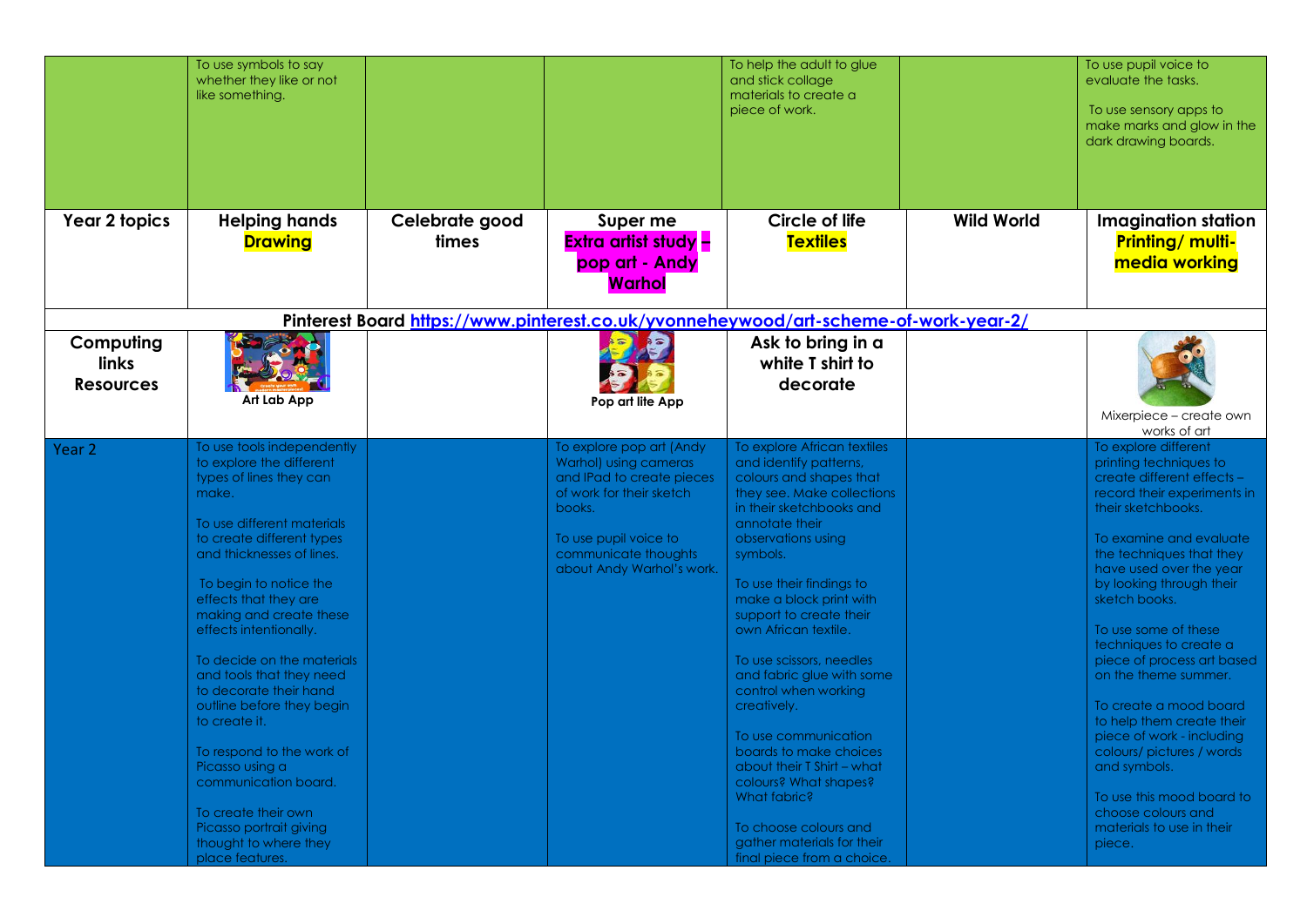| To evaluate their work<br>using communication<br>boards.<br>To use and understand the<br>language of drawing line,<br>thick, thin, portrait, self-<br>portrait, bold,                                                                                                                                                                                                                                                                                                                                                                                                                                                                        |                                                                                                                                                                                                                                                                                          | To use and understand<br>some vocabulary of<br>textiles - fabric, dye,<br>scrunch, tie, fold, needle,<br>thread, shape, colour.                                                                                                                                                                                                                                                                                                                                                                                                                                                                                                                                                                                                                                    | To evaluate you're their<br>work using communication<br>boards.<br>To use and understand<br>some vocabulary of<br>printing colour, shape,<br>object, press, line stamp,<br>roll, mark.                                                                                                                                                                                                                                                                                                                                                                                                                                                                                                                                                                          |
|----------------------------------------------------------------------------------------------------------------------------------------------------------------------------------------------------------------------------------------------------------------------------------------------------------------------------------------------------------------------------------------------------------------------------------------------------------------------------------------------------------------------------------------------------------------------------------------------------------------------------------------------|------------------------------------------------------------------------------------------------------------------------------------------------------------------------------------------------------------------------------------------------------------------------------------------|--------------------------------------------------------------------------------------------------------------------------------------------------------------------------------------------------------------------------------------------------------------------------------------------------------------------------------------------------------------------------------------------------------------------------------------------------------------------------------------------------------------------------------------------------------------------------------------------------------------------------------------------------------------------------------------------------------------------------------------------------------------------|-----------------------------------------------------------------------------------------------------------------------------------------------------------------------------------------------------------------------------------------------------------------------------------------------------------------------------------------------------------------------------------------------------------------------------------------------------------------------------------------------------------------------------------------------------------------------------------------------------------------------------------------------------------------------------------------------------------------------------------------------------------------|
| To copy the adult and<br>different tools to explore<br>lines of varying thickness<br>and types.<br>To use different materials<br>to explore marks and lines<br>- chalks, pastels charcoal,<br>pen, felt tips, IPad apps,<br>sensory materials etc.<br>To record their findings in<br>their sketch books<br>To choose some of their<br>favourite marks to<br>decorate outlines of their<br>hands.<br>To discover the work of<br>Picasso and create their<br>own Picasso faces.<br>To use the app ArtLab To<br>create an impressionist<br>face.<br>To develop the language<br>of drawing: line, thick, thin,<br>portrait, self-portrait, bold, | To explore pop art (Andy<br>Warhol) using cameras<br>and IPad (pop art lite) to<br>create pieces of work for<br>their sketch books with the<br>support of an adult.<br>To use communication<br>boards to respond to art<br>work both those they have<br>made and that of pop<br>artists. | To examine African textiles<br>- make collections in their<br>sketch books of ones that<br>they like. (textile mood<br>board)<br>To use block printing to<br>create their own African<br>textiles.<br>To participate in the<br>process of tie-dying and<br>what tie-dying looks like.<br>To know that you need to<br>scrunch, fold or coil up the<br>t-shirt tightly and secure<br>with elastic bands and do<br>this with teacher support.<br>To use tie-dying technique<br>to create a t shirt.<br>To cut out fabric shapes<br>from felt and fabric and<br>attach these to T shirt using<br>fabric glue and running<br>stich with support.<br>To develop the<br>vocabulary of textiles -<br>fabric, dye, scrunch, tie,<br>fold, needle, thread,<br>shape, colour. | To explore different<br>printing techniques-<br>string, Styrofoam, multi-<br>media, fruit, potato etc<br>with the support of an<br>adult.<br>To document Their work in<br>their sketch books.<br>To examine their sketch<br>books and review all the<br>different techniques that<br>they have used over the<br>year. Which did they enjoy<br>most?<br>To create a multi-media<br>piece process art based<br>around the theme of<br>summer.<br>To choose some of the<br>colours and materials<br>needed from a choice<br>given by the adults.<br>To use some of the tools $-$<br>brushes, scissors, glue,<br>rollers etc with increasing<br>independence<br>To develop the language<br>of printing, colour, shape,<br>object, press, line stamp,<br>roll, mark. |
| To use their senses to<br>explore the different marks<br>that they make - chalk,<br>water, foam, aqua                                                                                                                                                                                                                                                                                                                                                                                                                                                                                                                                        | To show curiosity and<br>participate when exploring<br>Pop Art with an adult.                                                                                                                                                                                                            | To explore African textiles<br>using their senses.                                                                                                                                                                                                                                                                                                                                                                                                                                                                                                                                                                                                                                                                                                                 | To explore with an adult<br>different printing<br>techniques and together                                                                                                                                                                                                                                                                                                                                                                                                                                                                                                                                                                                                                                                                                       |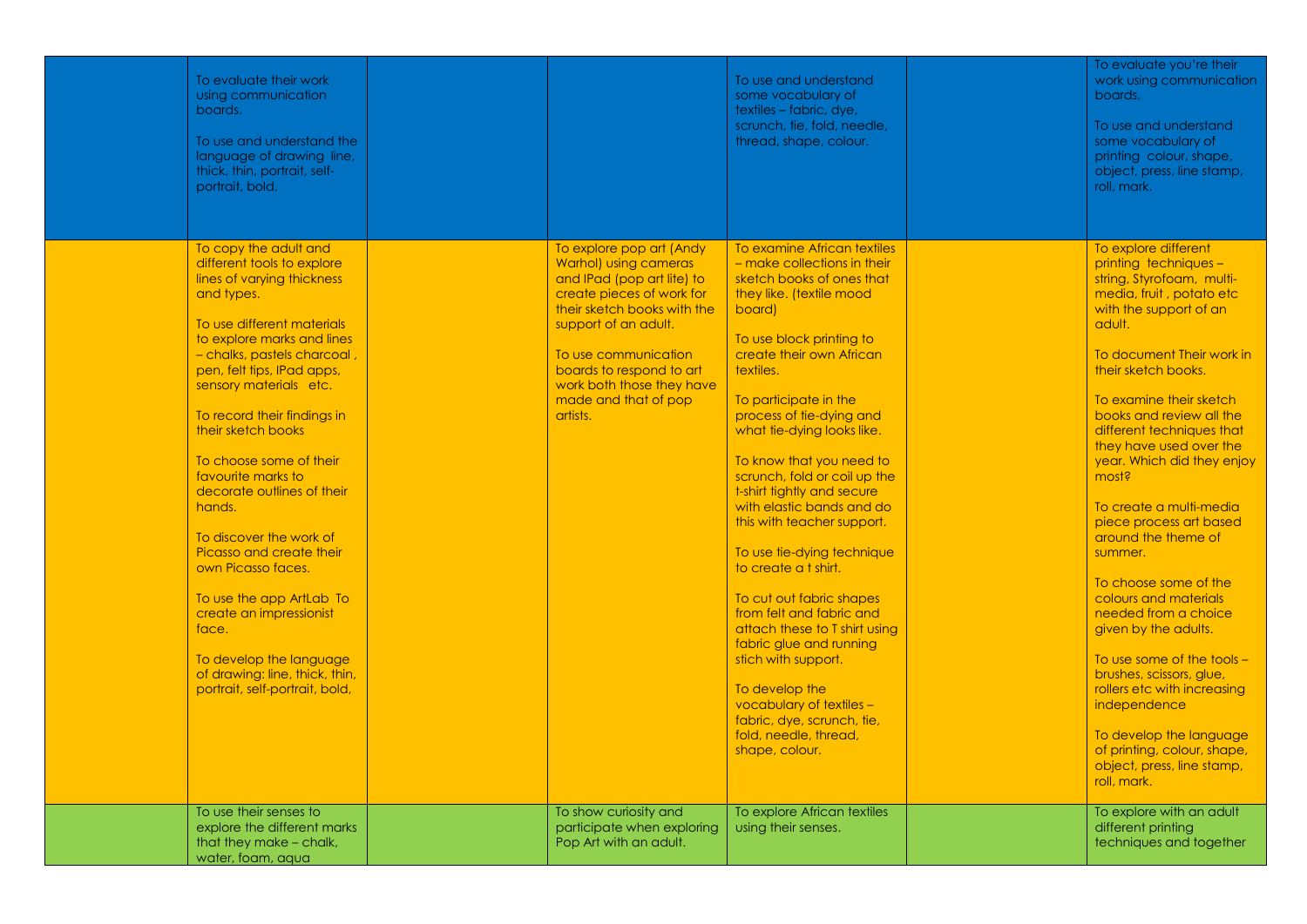|                                         | doodle, glow art, lumi-<br>boards etc<br>To begin to look at the<br>marks they make.<br>To watch an adult make<br>marks and show curiosity.<br>To participate and make<br>marks on a hand outline<br>with some adult<br>encouragement.<br>To explore the work of<br>Picasso with an adult using<br>the IPad. |                                                                                        | To use pupil voice to show<br>their response to the<br>activity.                                                                                                                      |               | To make collections in their<br>sketch books of materials<br>that capture their interest.<br>To use block prints to<br>create their own African<br>textile with some adult<br>support to keep them on<br>task.<br>To help the adult and<br>show curiosity in the<br>process of tie dying.<br>To help the adult to cut<br>out shapes from fabric<br>(use squeezy scissors) and<br>glue them on the T-shirt.<br>To use pupil voice to<br>evaluate their T shirt. |                                                                                                                                                                           | choose some of these to<br>put in their sketch books.<br>To begin to explore more<br>independently creating<br>their own marks with<br>printing tools, enjoying the<br>sensation and looking at<br>the marks they have<br>made.<br>To make collections of<br>objects together that<br>relate to the theme<br>summer and explore them<br>physically and using their<br>senses.<br>Take part in process art to<br>create a piece of work,<br>help the adult and show<br>some attention and<br>curiosity.<br>To use pupil voice to<br>evaluate their<br>experiences. |
|-----------------------------------------|--------------------------------------------------------------------------------------------------------------------------------------------------------------------------------------------------------------------------------------------------------------------------------------------------------------|----------------------------------------------------------------------------------------|---------------------------------------------------------------------------------------------------------------------------------------------------------------------------------------|---------------|----------------------------------------------------------------------------------------------------------------------------------------------------------------------------------------------------------------------------------------------------------------------------------------------------------------------------------------------------------------------------------------------------------------------------------------------------------------|---------------------------------------------------------------------------------------------------------------------------------------------------------------------------|-------------------------------------------------------------------------------------------------------------------------------------------------------------------------------------------------------------------------------------------------------------------------------------------------------------------------------------------------------------------------------------------------------------------------------------------------------------------------------------------------------------------------------------------------------------------|
| Year 3 topics                           | We Like to Move it.<br>Move it<br>3D                                                                                                                                                                                                                                                                         | <b>Party Time</b>                                                                      | Mad as a Hatter<br><b>Collage</b>                                                                                                                                                     |               | <b>Brilliant Bolton</b><br><b>Extra artist study</b><br>- Lowry                                                                                                                                                                                                                                                                                                                                                                                                | Dare to be<br>different<br><b>Painting</b>                                                                                                                                | <b>Friends Help us Grow</b>                                                                                                                                                                                                                                                                                                                                                                                                                                                                                                                                       |
|                                         |                                                                                                                                                                                                                                                                                                              | Pinterest board - https://www.pinterest.co.uk/yvonneheywood/art-scheme-of-work-year-3/ |                                                                                                                                                                                       |               |                                                                                                                                                                                                                                                                                                                                                                                                                                                                |                                                                                                                                                                           |                                                                                                                                                                                                                                                                                                                                                                                                                                                                                                                                                                   |
| Computing<br>links/<br><b>Resources</b> |                                                                                                                                                                                                                                                                                                              |                                                                                        |                                                                                                                                                                                       |               |                                                                                                                                                                                                                                                                                                                                                                                                                                                                | Gamille<br><b>Camille and the</b><br><b>Sunflowers</b>                                                                                                                    | Create word art using yours and your<br>friends name.                                                                                                                                                                                                                                                                                                                                                                                                                                                                                                             |
| Year 3                                  | To creatively explore a<br>range of materials and<br>techniques using their<br>senses.<br>To evaluate their work<br>and create an annotated<br>sketchbook page.                                                                                                                                              |                                                                                        | To explore a range of<br>materials creatively<br>and have some<br>understanding of what<br>effects they can<br>create using them.<br>To carefully select<br>materials to put in their | To be able to | To use a range of<br>materials to explore<br>the artist Lowry.<br>communicate their<br>ideas and decide<br>what tools, colours<br>and materials to use.                                                                                                                                                                                                                                                                                                        | To Independently use<br>paint and tools to<br>create a sunflower<br>picture from<br>observation.<br>To creatively explore<br>the sunflowers using<br>different techniques |                                                                                                                                                                                                                                                                                                                                                                                                                                                                                                                                                                   |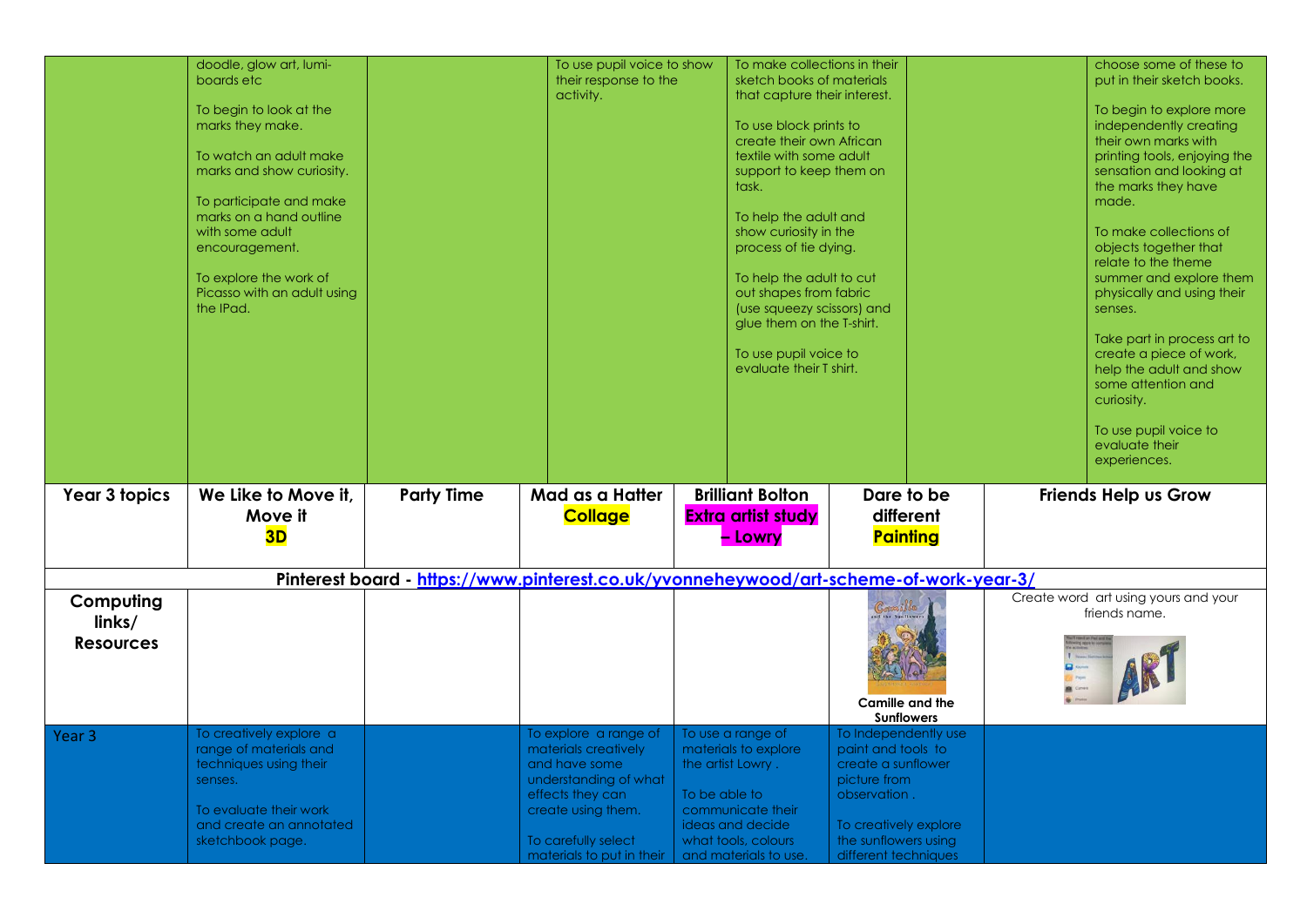| To explore and evaluate<br>different techniques of<br>paper sculpture and ways<br>of joining - roll, twist, fold,<br>tabs, loop, curl, pleat,                                                                                                                                                                                                                                                                                                | sketchbooks exploring<br>their properties using<br>mind maps.<br>To decide what                                                                    | To look closely at<br>Lowry's paintings and<br>describe what they<br>see.                                   | and materials with<br>increased<br>independence and<br>control.                                                                                                                                                                                                                                                                                                                         |  |
|----------------------------------------------------------------------------------------------------------------------------------------------------------------------------------------------------------------------------------------------------------------------------------------------------------------------------------------------------------------------------------------------------------------------------------------------|----------------------------------------------------------------------------------------------------------------------------------------------------|-------------------------------------------------------------------------------------------------------------|-----------------------------------------------------------------------------------------------------------------------------------------------------------------------------------------------------------------------------------------------------------------------------------------------------------------------------------------------------------------------------------------|--|
| spiral<br>To create a paper<br>sculpture tile purposefully<br>selecting tools and<br>techniques before they                                                                                                                                                                                                                                                                                                                                  | materials and tools<br>they need to create<br>their collage piece<br>before they start their<br>work                                               |                                                                                                             | To examine both<br>Sunflower and starry<br>night and begin to say<br>some similarities and<br>differences.                                                                                                                                                                                                                                                                              |  |
| begin.<br>Use tools confidently and<br>independently.<br>To evaluate their piece of<br>work saying what they<br>may do differently, what<br>they like and what they<br>could improve upon.<br>To begin to be more<br>independent when<br>working - taking<br>photographs' creating<br>their sculptures.<br>To know and understand<br>some of the vocabulary<br>related to sculpture: -<br>sculpture model, 3D,<br>build, balance, materials. | To know when their<br>piece of work is<br>finished and then<br>evaluate what they<br>have done.                                                    |                                                                                                             | To make informed<br>choices about<br>materials and colours<br>that they are going to<br>use in their responses<br>to Van Gogh's<br>paintings.<br>To confidently explore<br>colour mixing, tints,<br>shades and paint<br>effects and talk about<br>what they have<br>discovered.<br>To use their<br>sketchbooks to record<br>their findings.<br>To explore the<br>language of painting - |  |
|                                                                                                                                                                                                                                                                                                                                                                                                                                              |                                                                                                                                                    |                                                                                                             | colour names, primary<br>colours, tint, shade,<br>warm colours, cool<br>colours, brushstrokes,<br>dab, bold, thick, thin.                                                                                                                                                                                                                                                               |  |
| To explore the senses<br>using different media -<br>smelly paint, different<br>textures, paint<br>blindfolded, and paint to<br>music. Record in                                                                                                                                                                                                                                                                                              | To explore collage<br>materials and identify<br>their properties -<br>sorting like for like in<br>their sketch books.                              | To explore the work of<br>Lowry using mixed<br>media to create<br>pieces of work for their<br>sketch books. | To use their<br>observation skills to<br>look closely at<br>sunflowers and paint<br>them from<br>observation.                                                                                                                                                                                                                                                                           |  |
| sketchbooks.<br>To use observational<br>drawing skills to look in a<br>mirror and draw<br>themselves.                                                                                                                                                                                                                                                                                                                                        | To explore different<br>collage techniques in<br>their sketchbooks -<br>cutting, tearing,<br>gluing.<br>To use the theme of<br>Alice in Wonderland | To use pupil voice to<br>communicate<br>thoughts about<br>Lowry's work                                      | To study sunflowers -<br>paint, pencil, mixed<br>media, photography,<br>clay and document<br>their explorations in<br>their sketch books.                                                                                                                                                                                                                                               |  |
| To explore paper<br>sculpture techniques - rip,                                                                                                                                                                                                                                                                                                                                                                                              | to create collage                                                                                                                                  |                                                                                                             |                                                                                                                                                                                                                                                                                                                                                                                         |  |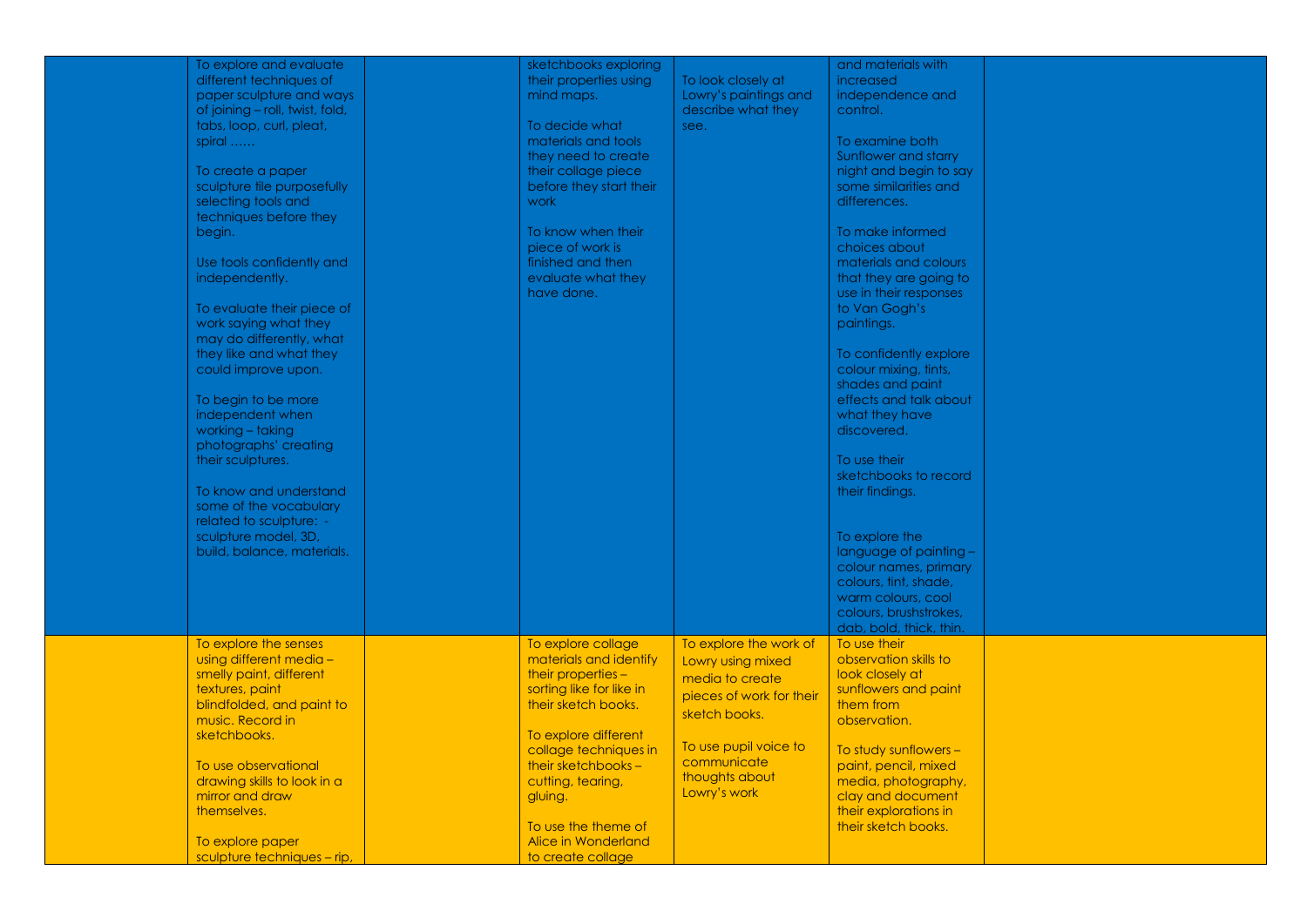## fold, twist, cut, bend, crimp, curl loop…

To create textural tiles using the techniques they have explored. Put everyone's together to create a large sculpture.

To examine the work of the artist Giacometti. Use pupil voice to express an opinion.

To use the Ipad to take photographs of their friends in different poses and choose which ones to add these to their sketch book.

To use their photographs as an inspiration create tinfoil sculptures in the style of Giacometti.

To explore the language of sculpture sculpture model, 3D, build, balance, materials.

To begin to be more independent when using art tools – scissors, glue etc pieces using the techniques that they have explored.

To choose colours and gather materials for their final piece from a choice.

To use communication boards to make choices and give reasons for their choices when working creatively.

To use a communication board to say what their piece of work means e.g what emotion it represents.

To indicate when they have finished their piece of work.

To use and understand the vocabulary of collage – tear/ rip/ cut/ stick/ finished / texture

To examine the work of Vincent Gogh via the story Camille and the Sunflowers. Express an opinion on the work and say how it makes them feel.

To use paint to create their own responses to the sunflower paintings.

To use primary colours to create their own colour pallets and explore what happens when they are combined.

To explore what happens if you add black or white to the colours. Record in sketch books

To explore how to create different brushstrokes and effects.

To examine the painting "Starry Night" and contrast this with the sunflowers. Express which they like best. Look at the colours they use.

To use paint and mixed media to create their own starry nights, using some techniques they have learnt with more independence.

To explore the language of painting – colour names, primary colours, tint, shade, warm colours, cool colours, brushstrokes,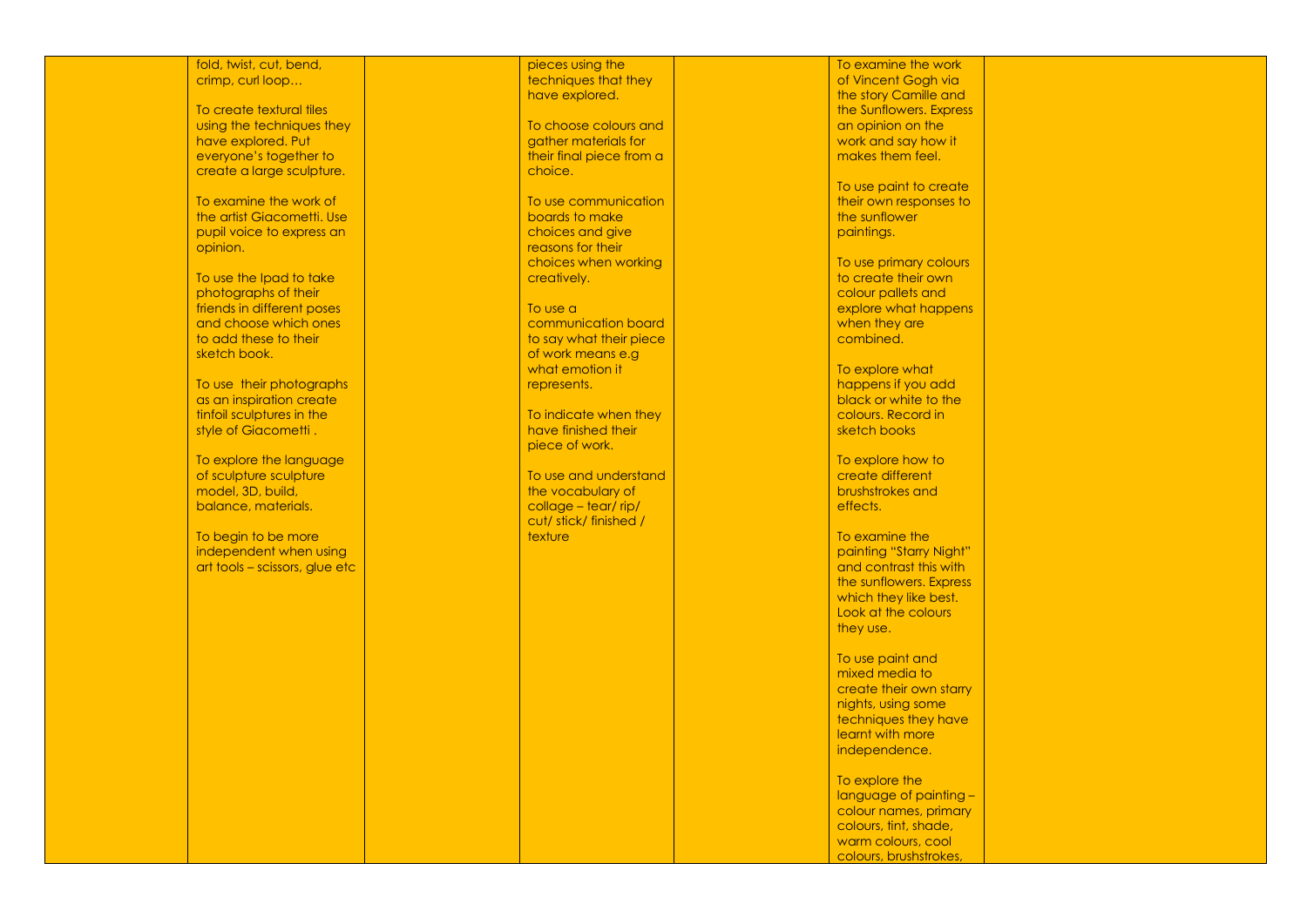|                      |                                                   |             |                                                                                                              |                                                | dab, bold, thick, and<br>thin.              |                                            |
|----------------------|---------------------------------------------------|-------------|--------------------------------------------------------------------------------------------------------------|------------------------------------------------|---------------------------------------------|--------------------------------------------|
|                      | To explore their senses                           |             | To feel and touch                                                                                            | To look at Lowry's                             | To look at sunflowers                       |                                            |
|                      | with an adult and show                            |             | materials.                                                                                                   | paintings and use a                            | closely and use paint                       |                                            |
|                      | some interest and                                 |             |                                                                                                              | communication board                            | to make marks to                            |                                            |
|                      | intention to create marks.                        |             | To watch an adult                                                                                            | to express their                               | represent what they                         |                                            |
|                      |                                                   |             | tear, rip, stick and cut                                                                                     | opinion.                                       | see,                                        |                                            |
|                      | To see, feel, touch and                           |             | and join in at times.                                                                                        |                                                |                                             |                                            |
|                      | smell materials.                                  |             | To make collections of                                                                                       | To participate in mark                         | To explore sunflowers                       |                                            |
|                      | To respond to creating a                          |             | materials that interest                                                                                      | making in response to<br>Lowry.                | and Van Gogh's<br>painting using sensory    |                                            |
|                      | paper tile by joining in                          |             | them and choose                                                                                              |                                                | materials.                                  |                                            |
|                      | with cutting, sticking and                        |             | some for their                                                                                               |                                                |                                             |                                            |
|                      | places paper on the tile.                         |             | sketchbooks.                                                                                                 |                                                | To participate in                           |                                            |
|                      |                                                   |             |                                                                                                              |                                                | sensory exploration                         |                                            |
|                      | To watch the adult                                |             | To choose materials to                                                                                       |                                                | both of sunflowers and                      |                                            |
|                      | scrunching up tinfoil and                         |             | collage their piece of                                                                                       |                                                | starry night and show                       |                                            |
|                      | ioin in.                                          |             | work.                                                                                                        |                                                | curiosity.                                  |                                            |
|                      |                                                   |             |                                                                                                              |                                                |                                             |                                            |
|                      | To use pupil voice to                             |             |                                                                                                              |                                                | To use pupil voice to                       |                                            |
|                      | respond to Giacometti.                            |             |                                                                                                              |                                                | express an opinion                          |                                            |
|                      |                                                   |             |                                                                                                              |                                                | about the activity.                         |                                            |
| <b>Year 4 Topics</b> | Home is where the                                 | Money money | There is a                                                                                                   | <b>Risky Business</b>                          | <b>Staying Alive</b>                        | <b>Read all About It</b>                   |
|                      | heart is                                          | money       | volcano in my                                                                                                | <b>Extra artist study</b>                      | <b>Drawing</b>                              |                                            |
|                      | <b>Printing</b>                                   |             | tummy                                                                                                        | Aboriginal art                                 |                                             |                                            |
|                      |                                                   |             |                                                                                                              |                                                |                                             |                                            |
|                      |                                                   |             | <b>Textiles</b>                                                                                              |                                                |                                             |                                            |
|                      | Create a portrait of                              |             | Pinterest Board - https://www.pinterest.co.uk/yvonneheywood/art-scheme-of-work-year-4/<br>Use IPad to create |                                                | Use Ipad to create lines                    | Use IPad to make a documentary about the   |
| Computing            | themselves and their friends -                    |             | emotion emoji's                                                                                              | COLOURS                                        | and patterns                                | Titanic - add graphics, text, clips, sound |
| links/               | use photobooth to create                          |             |                                                                                                              | Australia                                      |                                             |                                            |
| <b>Resources</b>     | effects. Go hands free and                        |             |                                                                                                              |                                                |                                             |                                            |
|                      | learn to use the timer.                           |             |                                                                                                              |                                                | a                                           |                                            |
|                      |                                                   |             |                                                                                                              |                                                | <b>Lewiser</b><br>The Windows<br>Pages      |                                            |
|                      |                                                   |             |                                                                                                              | <b>Colours of Australia</b>                    |                                             |                                            |
|                      |                                                   |             |                                                                                                              |                                                | <b>Photos</b>                               |                                            |
| Year 4               |                                                   |             |                                                                                                              |                                                |                                             |                                            |
|                      | To print using a variety of                       |             | Begin to develop the                                                                                         | To compare the work                            | To use their                                |                                            |
|                      | techniques including                              |             | technique of weaving                                                                                         | of different aboriginal                        | sketchbooks to                              |                                            |
|                      | layering.                                         |             | and use this to                                                                                              | artists.                                       | creatively explore the                      |                                            |
|                      |                                                   |             | independently explore                                                                                        |                                                | use of different media                      |                                            |
|                      | To talk about the                                 |             | weaving using                                                                                                | To use their sketch                            | to create different                         |                                            |
|                      | processes involved in                             |             | different materials.                                                                                         | books to explore                               | marks and effects $-$                       |                                            |
|                      | creating prints and know                          |             |                                                                                                              | aboriginal art -                               | look at shading and                         |                                            |
|                      | the names of the                                  |             |                                                                                                              | annotate to show                               | tone.                                       |                                            |
|                      | methods.                                          |             | Explore the work of                                                                                          | themes, colours and                            |                                             |                                            |
|                      |                                                   |             | Sheila Hicks and begin<br>to explore the colours                                                             | materials used.                                | To explore the use of                       |                                            |
|                      | To record their inspirations                      |             | and textures she uses.                                                                                       |                                                | line shape and colour.                      |                                            |
|                      | from nature in their                              |             |                                                                                                              | To use this research to                        |                                             |                                            |
|                      | sketchbooks, annotating<br>and explaining methods |             | Can they say what it<br>looks like or makes                                                                  | begin to recreate their<br>own piece carefully | Layer different media<br>e.g charcoal, ball |                                            |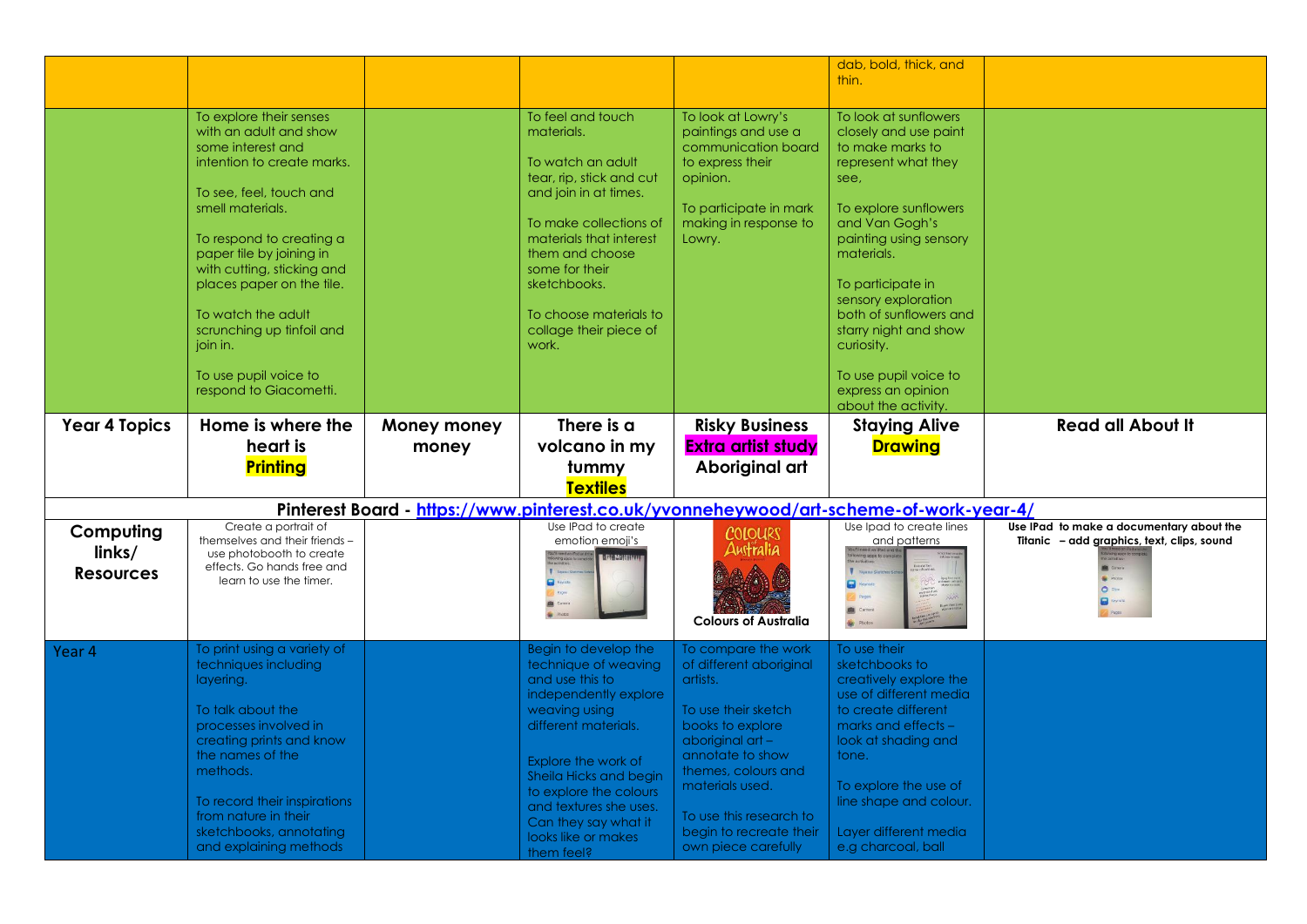| of working with some                              |                                              | choosing a theme and       | point, pastels and felt                 |  |
|---------------------------------------------------|----------------------------------------------|----------------------------|-----------------------------------------|--|
| adult guidance and                                | To create a wall                             | the colours used.          | tips.                                   |  |
| support.                                          | hanging textile                              |                            |                                         |  |
|                                                   |                                              | To use the poetry in       | To draw for a                           |  |
| To decide on the                                  | thinking what                                | colours of Australia to    | sustained period of                     |  |
| materials and method                              | materials, colours,                          | create a piece of          | time from real objects.                 |  |
| they are going to use to                          | textures and shapes                          |                            |                                         |  |
|                                                   | they would like to use.                      | work                       |                                         |  |
| use to create their work                          |                                              |                            | To experiment with                      |  |
|                                                   | To develop their ideas                       |                            | visual elements such                    |  |
| To design a print and use                         | over the weeks                               |                            | as line shape pattern                   |  |
| this to create an                                 | deciding on ways they                        |                            | and colour.                             |  |
| increasingly intricate                            |                                              |                            |                                         |  |
| pattern repeating pattern.                        | can improve and                              |                            | To ask and answer                       |  |
|                                                   | develop.                                     |                            | questions about their                   |  |
|                                                   |                                              |                            | work and the                            |  |
| To study the patterns in                          | To begin to become                           |                            |                                         |  |
| animals or different                              | more independent                             |                            | processes that they                     |  |
| habitats and use this                             | when sewing, cutting,                        |                            | have used.                              |  |
| research to create a print                        | weaving and gluing.                          |                            |                                         |  |
| design that represents this                       |                                              |                            |                                         |  |
| - choose their materials,                         |                                              |                            |                                         |  |
| colours and methods.                              | To understand the                            |                            |                                         |  |
|                                                   | language of weaving                          |                            |                                         |  |
|                                                   | weave, under, over,                          |                            |                                         |  |
| To adapt their work as                            | fabric, colour names,                        |                            |                                         |  |
| they go along and say                             |                                              |                            |                                         |  |
| how they can develop it                           | thick, thin, thread,                         |                            |                                         |  |
| further.                                          | and texture.                                 |                            |                                         |  |
|                                                   |                                              |                            |                                         |  |
| To evaluate their work                            |                                              |                            |                                         |  |
| with adult support                                |                                              |                            |                                         |  |
|                                                   |                                              |                            |                                         |  |
| To use their sketchbook to                        |                                              |                            |                                         |  |
|                                                   | To find examples of                          | To investigate             | To explore mark                         |  |
| explore different types of                        | weaving and Look                             | aboriginal art and         | making using different                  |  |
| printing methods - mono                           | closely at the fabrics in                    | begin to find patterns,    | media - pens/ felt tips/                |  |
| print, rubbings, relief,                          | clothes or other                             | shapes, colours and        | different hardness/                     |  |
| block, relief, sun printing                       | materials.                                   | repeating themes           | softness of pencils.                    |  |
| and resist.                                       |                                              | within their work.         |                                         |  |
|                                                   | To use different types                       |                            | To begin to have their                  |  |
| To begin to build up a                            | of paper to create                           | To use the poetry of       | own ideas of the                        |  |
| repeating pattern and                             | simple weavings.                             | <b>Bronwyn Bancroft in</b> | different marks that                    |  |
| recognise pattern in the                          |                                              | "The Colours of            | they make.                              |  |
|                                                   |                                              |                            |                                         |  |
| environment.                                      | To explore ways of                           | Australia" to explore      |                                         |  |
|                                                   | weaving with other                           | art and to inspire         | To choose which                         |  |
| To use the local                                  | materials choosing                           | them. Look at the          | explorations to put in                  |  |
| environment for inspiration                       | colours and                                  | shapes and colours of      | their sketchbooks and                   |  |
| - make rubbings and                               | developing their skills                      | the illustrations.         | make comments                           |  |
| collect interesting objects                       | of going under and                           |                            | about how they have                     |  |
| that they can print with.                         | over                                         | To use their research      | created the marks.                      |  |
|                                                   |                                              | to choose a subject -      |                                         |  |
| To begin to layer colour                          | To look at the work of                       | given a choice from        | To observe details in                   |  |
|                                                   |                                              | the adult and create       |                                         |  |
| on their pieces of work.                          | <b>Sheila Hicks and</b>                      |                            | plants and explore                      |  |
|                                                   |                                              |                            |                                         |  |
|                                                   | explore how she uses                         | their own dot painting.    | how we need to look                     |  |
| To look at the patterning<br>in animals and their | different materials to<br>create her pieces. |                            | closely in order to<br>draw accurately. |  |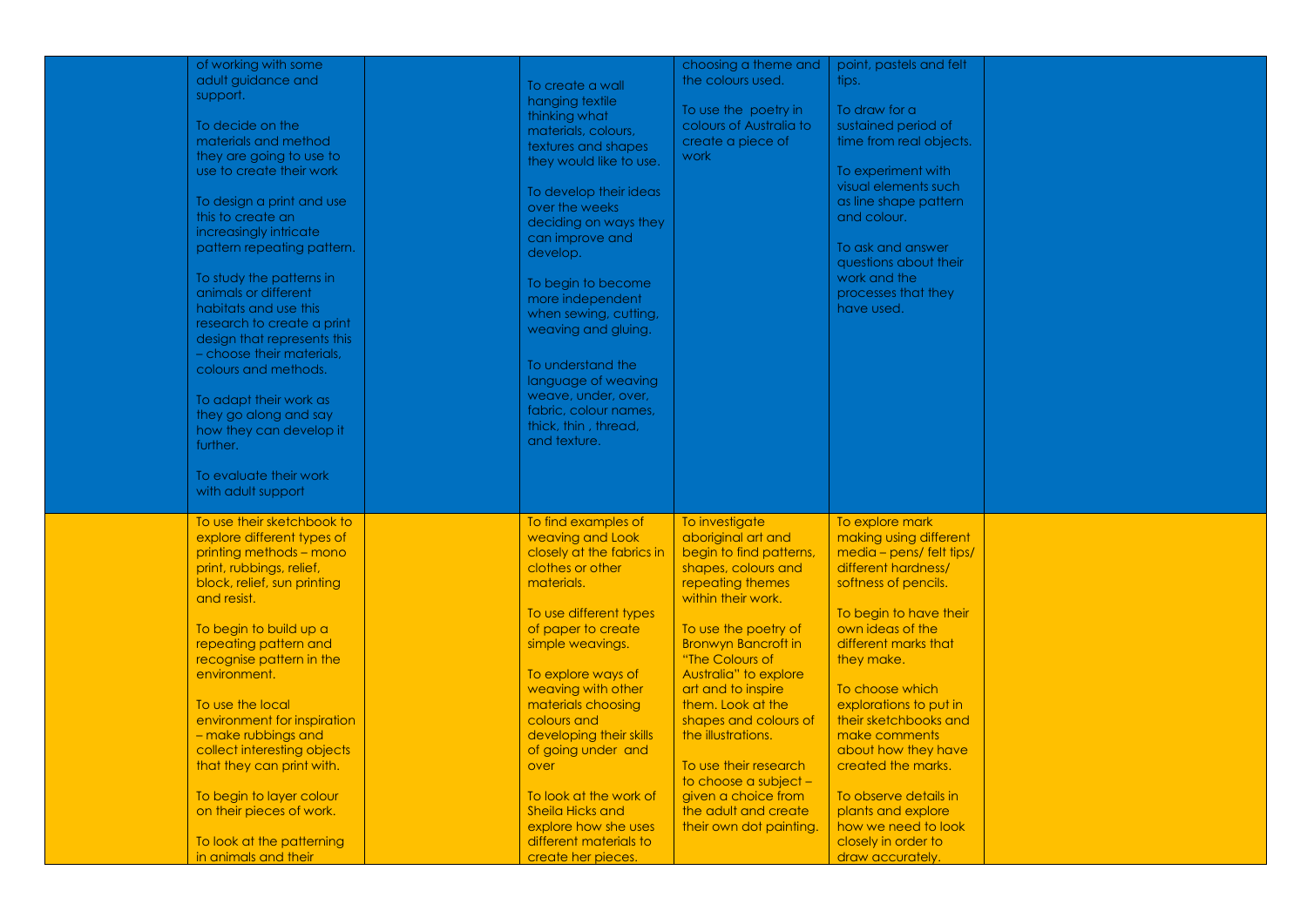| habitat environments         |                                              |                                     |                                              |  |
|------------------------------|----------------------------------------------|-------------------------------------|----------------------------------------------|--|
| attempt to recreate this in  | To explore textiles and                      |                                     | To use what they have                        |  |
| print form.                  | different materials to                       |                                     | learnt about mark                            |  |
|                              | create hangings/                             |                                     | making to make                               |  |
| To begin to make some        | textile projects                             |                                     | observational studies                        |  |
| decisions with adult         | developing                                   |                                     | of plants.                                   |  |
| support as to what colours   | techniques such as                           |                                     |                                              |  |
| they could use to create     | sewing, cutting, gluing                      |                                     | To explore the work of<br>Arcimboldi and use |  |
| their prints.                | and weaving with<br>some teacher support.    |                                     | pupil voce to express                        |  |
|                              |                                              |                                     | an opinion / feeling                         |  |
|                              | To develop their                             |                                     | about his pictures.                          |  |
|                              | hangings over a                              |                                     |                                              |  |
|                              | number of weeks and                          |                                     | To be inspired to                            |  |
|                              | add to their hangings,                       |                                     | create their own fruit/                      |  |
|                              | making alterations                           |                                     | food portraits                               |  |
|                              | and choosing                                 |                                     | exploring different                          |  |
|                              | materials and colours                        |                                     | methods and                                  |  |
|                              | carefully from a                             |                                     | materials.                                   |  |
|                              | choice.                                      |                                     |                                              |  |
|                              |                                              |                                     |                                              |  |
|                              | To use communication                         |                                     |                                              |  |
|                              | boards to evaluate                           |                                     |                                              |  |
|                              | their hanging.                               |                                     |                                              |  |
|                              |                                              |                                     |                                              |  |
|                              | To begin to develop<br>the language of       |                                     |                                              |  |
|                              | weaving - weave,                             |                                     |                                              |  |
|                              | under, over, fabric,                         |                                     |                                              |  |
|                              | colour names, thick,                         |                                     |                                              |  |
|                              | thin, thread, and                            |                                     |                                              |  |
|                              | texture.                                     |                                     |                                              |  |
|                              |                                              |                                     |                                              |  |
| To enjoy and participate     | To watch an adult                            | To show some interest               | To show curiosity when                       |  |
| in print making.             | participate in                               | when looking at                     | making marks and                             |  |
|                              | weaving.                                     | aboriginal arts.                    | using colour.                                |  |
| To hold art tools such as    |                                              |                                     |                                              |  |
| rollers to create prints and | To explore the textures                      | To use communication                | To respond to stimuli                        |  |
| rubbings with adult          | of materials and                             | boards to find animals              | and artistic                                 |  |
| support.                     | choose some of their<br>favourites to create | and colours within the<br>art work. | experiences.                                 |  |
| To explore their             | simple weavings.                             |                                     | To actively participate                      |  |
| environment and collect      |                                              | To enjoy the process of             | in mark making.                              |  |
| objects of interest that     | To help the adult to go                      | creating dots and                   |                                              |  |
| they can use to print with.  | under and over.                              | making marks.                       | To look fleetingly at                        |  |
|                              |                                              |                                     | plants and respond by                        |  |
| To explore colours and       | To use scissors to snip                      |                                     | touching and smelling                        |  |
| different materials when     | along a line.                                |                                     | them.                                        |  |
| working.                     |                                              |                                     |                                              |  |
|                              | To use glue to stick                         |                                     | To participate in                            |  |
| To show interest when a      | things together.                             |                                     | creating their own                           |  |
| print is created.            |                                              |                                     |                                              |  |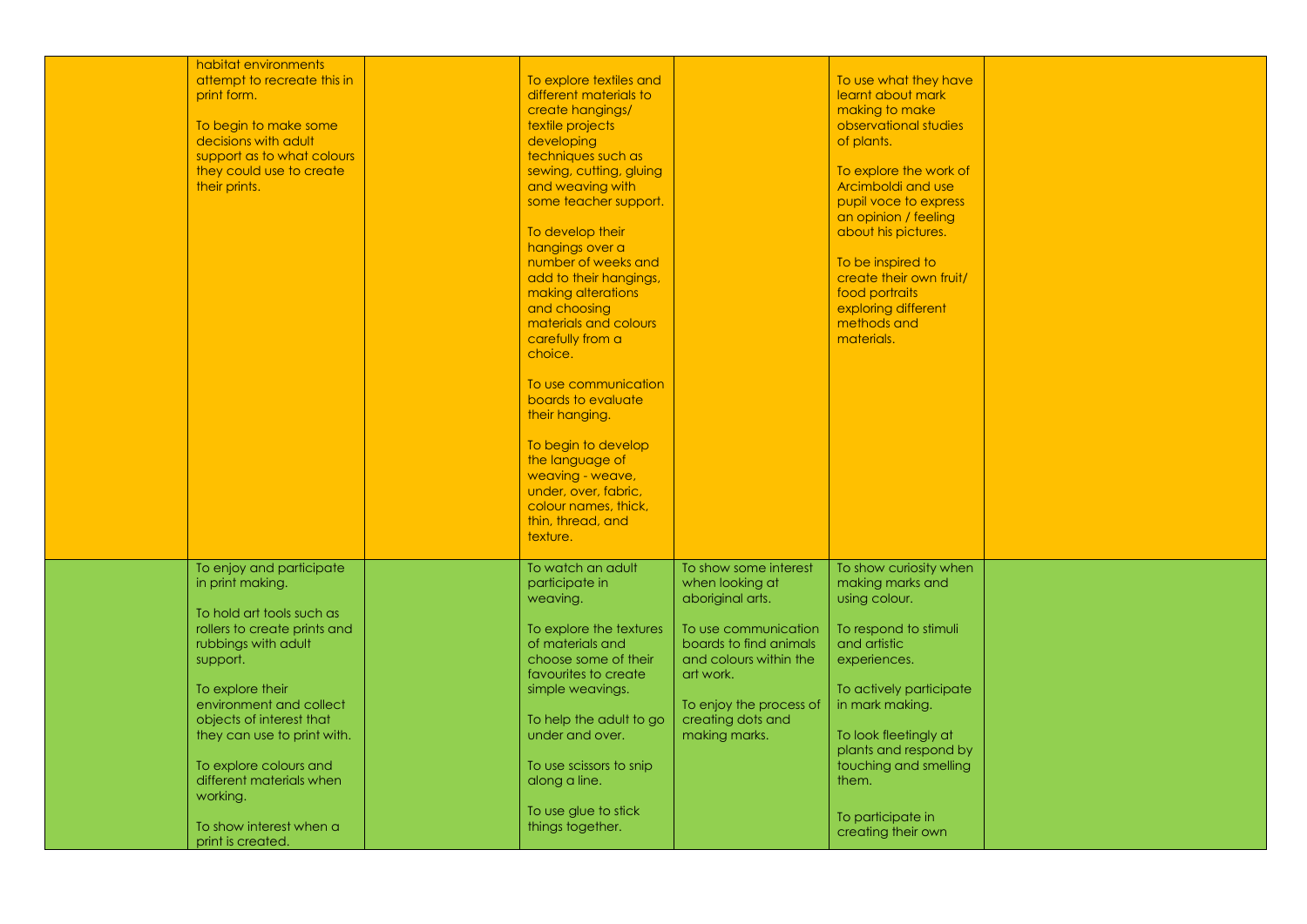|                                            |                                                                                                                                                                                                                                                                                                                                                                                                                                                      |                                                                                                                                                                                                                                                                                                                                                                                                           | To thread beads on<br>string with some help.<br>To create a textile<br>piece with adult<br>support and make<br>some choices<br>regarding colours and<br>materials.                                                                                                                                                                    |                                                                                                             | food portraits and<br>drawings.<br>To say whether they<br>like/don't like<br>Arcimboldi paintings.                                                                                                                                                                                                                                                                                                                                                                                           |                          |
|--------------------------------------------|------------------------------------------------------------------------------------------------------------------------------------------------------------------------------------------------------------------------------------------------------------------------------------------------------------------------------------------------------------------------------------------------------------------------------------------------------|-----------------------------------------------------------------------------------------------------------------------------------------------------------------------------------------------------------------------------------------------------------------------------------------------------------------------------------------------------------------------------------------------------------|---------------------------------------------------------------------------------------------------------------------------------------------------------------------------------------------------------------------------------------------------------------------------------------------------------------------------------------|-------------------------------------------------------------------------------------------------------------|----------------------------------------------------------------------------------------------------------------------------------------------------------------------------------------------------------------------------------------------------------------------------------------------------------------------------------------------------------------------------------------------------------------------------------------------------------------------------------------------|--------------------------|
| Year 5 topics                              | <b>Anglo Saxons</b><br>3D                                                                                                                                                                                                                                                                                                                                                                                                                            | Light<br>Drawing/<br>painting                                                                                                                                                                                                                                                                                                                                                                             | <b>Ready Steady</b>                                                                                                                                                                                                                                                                                                                   | <b>Time Travellers</b>                                                                                      | <b>Branching Out</b><br>multimedia                                                                                                                                                                                                                                                                                                                                                                                                                                                           | <b>Opposites Attract</b> |
|                                            |                                                                                                                                                                                                                                                                                                                                                                                                                                                      |                                                                                                                                                                                                                                                                                                                                                                                                           |                                                                                                                                                                                                                                                                                                                                       |                                                                                                             | Pinterest Board: https://www.pinterest.co.uk/yvonneheywood/year-5-art-scheme-of-work/                                                                                                                                                                                                                                                                                                                                                                                                        |                          |
| Computing<br>links and<br><b>Resources</b> | Take a photo walk in their<br>environment - learn to tweak<br>edit and adjust their<br>photographs.                                                                                                                                                                                                                                                                                                                                                  | <b>V V V V V V</b><br>$\color{red}$ $\color{red}$ $\color{red}$ $\color{red}$<br>NOISY<br>PAINT<br>pencil<br>Playbook<br>The pencil play book<br>The noisy paint box                                                                                                                                                                                                                                      | <b>Extra Artist Study</b><br><b>Cezanne</b><br>Use IPad to create still life<br>from the photos they<br>take.                                                                                                                                                                                                                         | Use IPad to make a<br>presentation about rocks/<br>fossils - add graphics,<br>text, clips, sound<br>$\circ$ | <b>STEPPING STONES</b><br><b>Stepping stones</b>                                                                                                                                                                                                                                                                                                                                                                                                                                             |                          |
| Year 5                                     | To use their sketchbooks<br>to explore Anglo-Saxon<br>patterns – annotating and<br>developing their ideas<br>To use their sketchbook<br>research to design and<br>create an Anglo-Saxon<br>broach talking about their<br>starting point and how<br>they are going to develop<br>their ideas<br>To join clay successfully<br>and work independently.<br>To describe and talk<br>about the different<br>methods of creating pots<br>and evaluate them. | To make informed<br>choices when<br>experimenting with<br>different media.<br>To collect images and<br>information for their<br>sketchbooks.<br>To draw some things<br>from memory.<br>To use specific<br>language of colour -<br>tone, tint, shade hue.<br>To know what a<br>primary and<br>secondary colour is.<br>To make and match<br>colours.<br>To adapt their work<br>according to their<br>views, | To explore the still life<br>paintings of Cezanne,<br>find about him and<br>create a sketchbook<br>page.<br>To work confidently to<br>create still life pictures<br>using a variety of<br>media.<br>To mix colours and<br>know which primary<br>colours make<br>secondary colours.<br>To explore the range<br>and purpose of artists. |                                                                                                             | To select and record<br>cave paintings,<br>recognise patterns,<br>colours and begin to<br>have opinions about<br>meaning.<br>To use their<br>sketchbooks to record<br>findings and gather<br>inspiration to design<br>create their own cave<br>painting.<br>To use different media<br>independently to<br>create cave<br>paintings,.<br>To begin to refine their<br>work.<br>To explore the artist<br>Nizar Ali Badr and the<br>words in the journal<br>and create an<br>emotional response, |                          |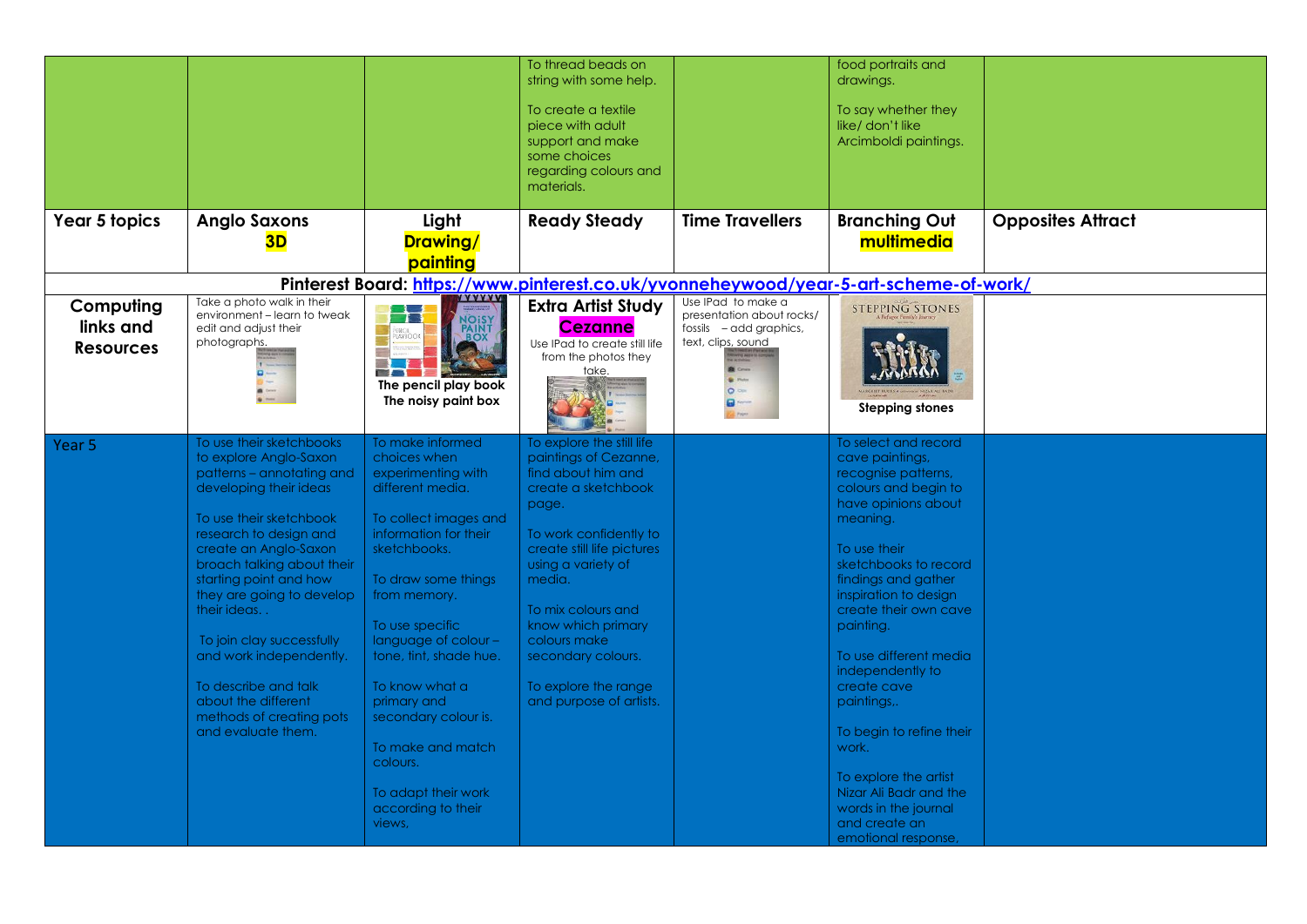|                                                                                                                                                                                                                                                                                                                                                                                                                                                                                                                                                                                                                            | Know the<br>starting<br>point for their work<br>and adapt ideas as<br>they go along.                                                                                                                                                                                                                                                                                                                                                                                                                                                                               |                                                                                                                                                                                                                                                                                                                                                       | what does the artist<br>intend?<br>To use their<br>experiences to design<br>create a journal and<br>stone art piece.<br>To examine their<br>starting point - what<br>emotion do they want<br>to evoke in their piece<br>of art?<br>To know when their<br>piece is finished and<br>evaluate if they have<br>achieved the desired<br>effect.                                                                                                                                                                                                                                |  |
|----------------------------------------------------------------------------------------------------------------------------------------------------------------------------------------------------------------------------------------------------------------------------------------------------------------------------------------------------------------------------------------------------------------------------------------------------------------------------------------------------------------------------------------------------------------------------------------------------------------------------|--------------------------------------------------------------------------------------------------------------------------------------------------------------------------------------------------------------------------------------------------------------------------------------------------------------------------------------------------------------------------------------------------------------------------------------------------------------------------------------------------------------------------------------------------------------------|-------------------------------------------------------------------------------------------------------------------------------------------------------------------------------------------------------------------------------------------------------------------------------------------------------------------------------------------------------|---------------------------------------------------------------------------------------------------------------------------------------------------------------------------------------------------------------------------------------------------------------------------------------------------------------------------------------------------------------------------------------------------------------------------------------------------------------------------------------------------------------------------------------------------------------------------|--|
| To explore simple Anglo<br>Saxon patterns in their<br>sketchbooks - swirls, dots,<br>colours.<br>To examine some simple<br>Anglo Saxon jewellery and<br>recognise patterns within<br>them.<br>To use their ideas from<br>their sketchbooks to<br>design, draw and then<br>create their own Anglo<br>Saxon broach.<br>To explore how to use<br>clay to create different<br>styles of pots - pinch,<br>thumb and coil methods.<br>To join clay and begin to<br>work with more<br>independence.<br>To construct a simple clay<br>base for extending and<br>modelling shapes.<br>To record and explore<br>their ideas in their | To experiment in their<br>sketchbooks with<br>different grades of<br>pencil and other<br>implements to create<br>different marks. (The<br>book pencil play can<br>help inspire)<br>To use the forest and<br>nature to inspire their<br>drawings<br>To draw for a<br>sustained period.<br>To plan, alter and<br>refine their drawings.<br>To examine the work<br>of Kandinsky (trees),<br>exploring the way that<br>colour, shape and<br>light are used.<br>To create their own<br>tree silhouettes<br>inspired by their<br>drawings of trees.<br>To use colour and | To explore Cezanne's<br>still life paintings -<br>subject matter,<br>colours, and<br>techniques.<br>To create own still life<br>paintings using paint,<br>pencil and digital<br>photography.<br>To mix a range of<br>secondary colours,<br>shades and tones.<br>To experiment with<br>tools and techniques<br>including layering and<br>mixing media. | To explore cave<br>paintings, look at<br>colours, what they<br>may mean and<br>animals.<br>To use different media<br>and tools to create<br>their own cave<br>paintings - pastel,<br>paint, hands, printing,<br>large brushes, different<br>types of papers etc<br>To layer different<br>media to create<br>effects.<br>To explore the work of<br>Nizar Ali Badr and<br>understand that he<br>uses stones and<br>pebbles to create<br>works of art<br>chronicling the<br>journeys of Syrian<br>refugees.<br>To create journal<br>entries and use<br>pebbles and stones to |  |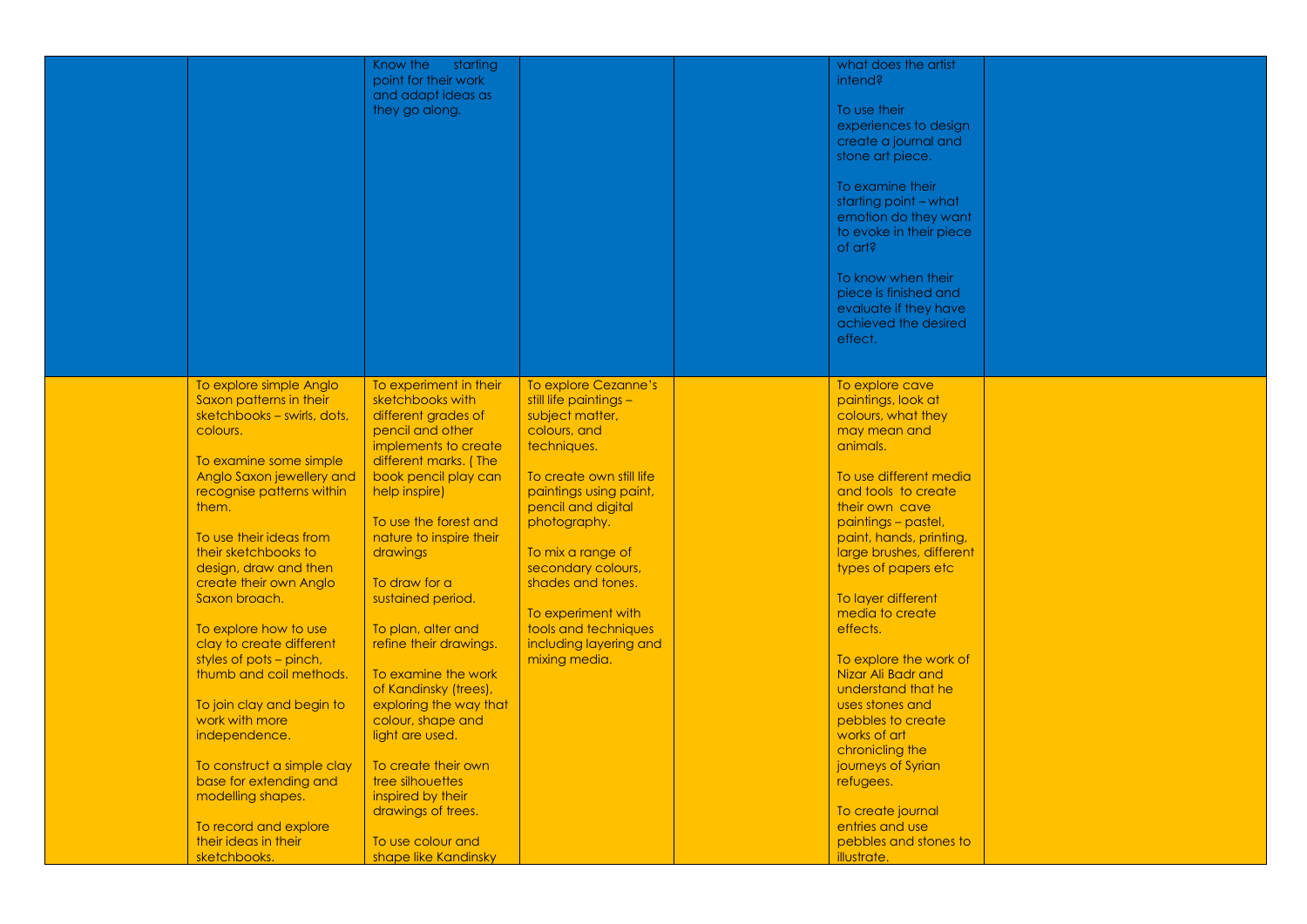|                            | to embellish their      |                           | To record and explore   |  |
|----------------------------|-------------------------|---------------------------|-------------------------|--|
| To compare the different   | silhouettes.            |                           | their ideas.            |  |
| methods of pot making      |                         |                           |                         |  |
|                            |                         |                           |                         |  |
| and say what they think    | To mix colours to       |                           | To explore differences  |  |
| about them.                | create different tones  |                           | and similarities.       |  |
|                            | and shades.             |                           |                         |  |
|                            | Use scissors, brushes   |                           |                         |  |
|                            | and pencils with        |                           |                         |  |
|                            |                         |                           |                         |  |
|                            | increasing              |                           |                         |  |
|                            | independence and        |                           |                         |  |
|                            | control.                |                           |                         |  |
|                            |                         |                           |                         |  |
|                            | To select and record    |                           |                         |  |
|                            |                         |                           |                         |  |
|                            | from first hand         |                           |                         |  |
|                            | observation.            |                           |                         |  |
|                            |                         |                           |                         |  |
|                            | To select ideas to use  |                           |                         |  |
|                            | for their work.         |                           |                         |  |
|                            |                         |                           |                         |  |
|                            |                         |                           |                         |  |
|                            | To say what they feel   |                           |                         |  |
|                            | about their work and    |                           |                         |  |
|                            | that of others.         |                           |                         |  |
|                            |                         |                           |                         |  |
|                            | To annotate work in     |                           |                         |  |
|                            |                         |                           |                         |  |
|                            | their sketchbook.       |                           |                         |  |
|                            |                         |                           |                         |  |
|                            | To know when their      |                           |                         |  |
|                            | piece of work is        |                           |                         |  |
|                            | finished.               |                           |                         |  |
|                            |                         |                           |                         |  |
| To explore Anglo-Saxon     | To explore different    |                           | To use different tools  |  |
| patterns using different   | types of mark making    | To physically explore     | and media to explore    |  |
| sensory methods - shaving  | using large and small   | objects and               | cave painting using     |  |
| foam, sand, and paint      | equipment.              | manipulate those that     | their senses.           |  |
| and using large mark       |                         | interest them             |                         |  |
|                            |                         |                           |                         |  |
| making equipment.          | To explore making       |                           | To find ways of making  |  |
|                            | marks in different      | To use the IPad to        | marks that make them    |  |
| To work with an adult to   | sensory ways,           | create images of fruit    | curious and that they   |  |
| create a broach - decide   |                         | like Cezanne painted.     | repeatedly explore.     |  |
| using communication        | To create with an       |                           |                         |  |
| boards what colours to     | adult made tree         | To enjoy the sensory      | To enjoy the creative   |  |
|                            |                         |                           |                         |  |
| use. Choose                | silhouette a colour     | exploration of the fruit  | process and willingly   |  |
| embellishments that        | wash background         | - using it to print with, | have a go.              |  |
| interest them to stick on. | choosing their          | look closely at and to    |                         |  |
|                            | favourite colours.      | taste.                    | To actively participate |  |
| To apply glue and know     |                         |                           | in creative activities. |  |
|                            | To use the IPad to      |                           |                         |  |
| this is needed in order to |                         |                           |                         |  |
| stick down an object.      | capture pictures of     |                           | To work with an adult   |  |
|                            | nature and choose       |                           | to explore stones, put  |  |
| To enjoy the sensation of  | their favourites to put |                           | them together in ways   |  |
| rolling, patting and       | in their sketchbooks.   |                           | that interest them,     |  |
| pinching clay.             |                         |                           | stack them, arrange     |  |
|                            |                         |                           |                         |  |
|                            |                         |                           | them and find ones      |  |
|                            |                         |                           | that interest them.     |  |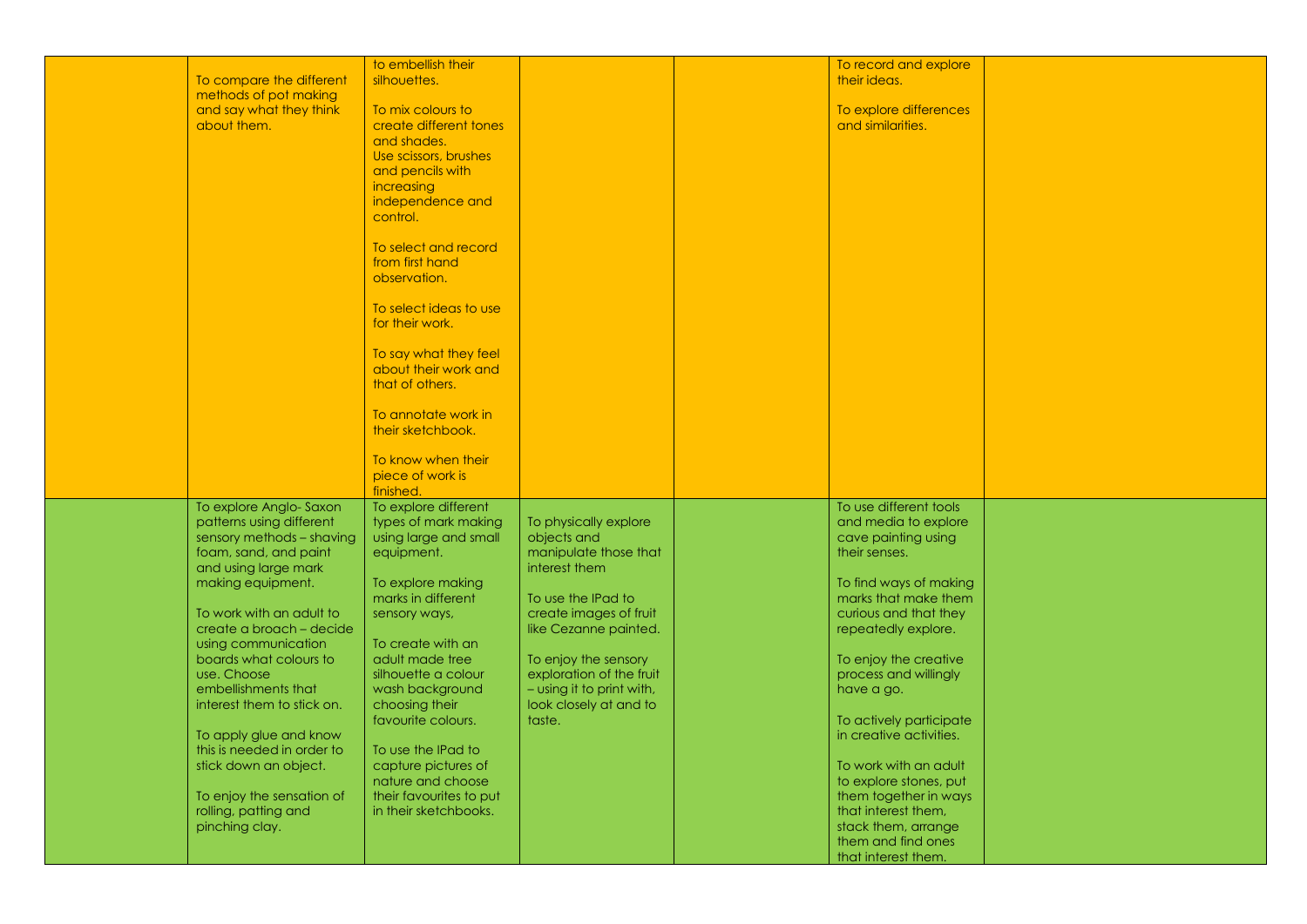|               | To impress objects into<br>clay to create effects and<br>show interest in what<br>marks they have made,                                                                                                                                                                                                                                                                                    | To enjoy the process<br>of making marks and<br>painting.<br>To use pupil voice to<br>say if they like/ not like<br>Kadinsky's work.<br>To explore mixing<br>colours together in tuff<br>spots and trays. |                                                                                                                                                                                                                                                                                                                                                                                                                                        |                                                                                                                                                                                                                                                                                                             | To use pupil voice to<br>express their opinions.     |                                                                                                                                                                                                                                                                                                       |
|---------------|--------------------------------------------------------------------------------------------------------------------------------------------------------------------------------------------------------------------------------------------------------------------------------------------------------------------------------------------------------------------------------------------|----------------------------------------------------------------------------------------------------------------------------------------------------------------------------------------------------------|----------------------------------------------------------------------------------------------------------------------------------------------------------------------------------------------------------------------------------------------------------------------------------------------------------------------------------------------------------------------------------------------------------------------------------------|-------------------------------------------------------------------------------------------------------------------------------------------------------------------------------------------------------------------------------------------------------------------------------------------------------------|------------------------------------------------------|-------------------------------------------------------------------------------------------------------------------------------------------------------------------------------------------------------------------------------------------------------------------------------------------------------|
| Year 6 topics | <b>Guess Who?</b>                                                                                                                                                                                                                                                                                                                                                                          | <b>Globe Trotters</b>                                                                                                                                                                                    | <b>Eco-Heroes</b><br><b>Mixed media</b>                                                                                                                                                                                                                                                                                                                                                                                                | <b>Food For</b><br>Thought<br><b>Extra Artist Study</b><br><b>Banksy</b>                                                                                                                                                                                                                                    | <b>Back to the</b><br><b>Future</b>                  | <b>Teamwork/funk and Groove</b><br><b>Mosaics</b>                                                                                                                                                                                                                                                     |
|               |                                                                                                                                                                                                                                                                                                                                                                                            |                                                                                                                                                                                                          |                                                                                                                                                                                                                                                                                                                                                                                                                                        | Pinterest Board: https://www.pinterest.co.uk/yvonneheywood/art-scheme-of-work-year-6/                                                                                                                                                                                                                       |                                                      |                                                                                                                                                                                                                                                                                                       |
|               | 图<br>The dot                                                                                                                                                                                                                                                                                                                                                                               |                                                                                                                                                                                                          | HUNDERTWASSER<br><b>THE RIGHT</b><br>g                                                                                                                                                                                                                                                                                                                                                                                                 | Use iPad to create a<br>create an information<br>sheet about Banksy.                                                                                                                                                                                                                                        | Use stop go motion<br>app to create little<br>films. | Use IPad to make a film trailer about their life at<br>Ladywood.<br>You will need IMovie, Keynote, clips, Apple<br>pencil, camera, photos.                                                                                                                                                            |
| Year 6        | To choose paints and<br>implements appropriately<br>to develop techniques<br>and experiment to create<br>their own dots.<br>To begin to use more<br>specific colour language<br>- tint, tone, hue, shade.<br>To plan and create<br>different effects and<br>textures.<br>To choose materials.<br>To refine and develop<br>their work.<br>To use tools and media<br>with some independence. |                                                                                                                                                                                                          | To make collections of<br>Hundertwassers work<br>in their sketchbooks,<br>annotate showing<br>colour, meanings and<br>effects used.<br>To explore multi-<br>media techniques to<br>recreate his lollipop<br>flowers – make<br>decisions<br>independently on<br>materials and colours<br>to use,<br>To begin to work<br>collaboratively sharing<br>ideas and listening to<br>other people's ideas.<br>To design and plan<br>their work. | To use their sketch<br>books to annotate<br>and explore the work<br>of Banksy.<br>To se their ideas to<br>creatively explore his<br>work using digital<br>photography.<br>To express intent to<br>create and develop<br>ideas.<br>To design and help<br>make stencils to<br>create their own street<br>art. |                                                      | To experiment with a range of materials<br>and media.<br>To question and make thoughtful<br>comparisons about their work and that of<br>others.<br>To investigate, and compare the work of<br>artists.<br>To practise skills and techniques to improve.<br>To use tools and techniques independently. |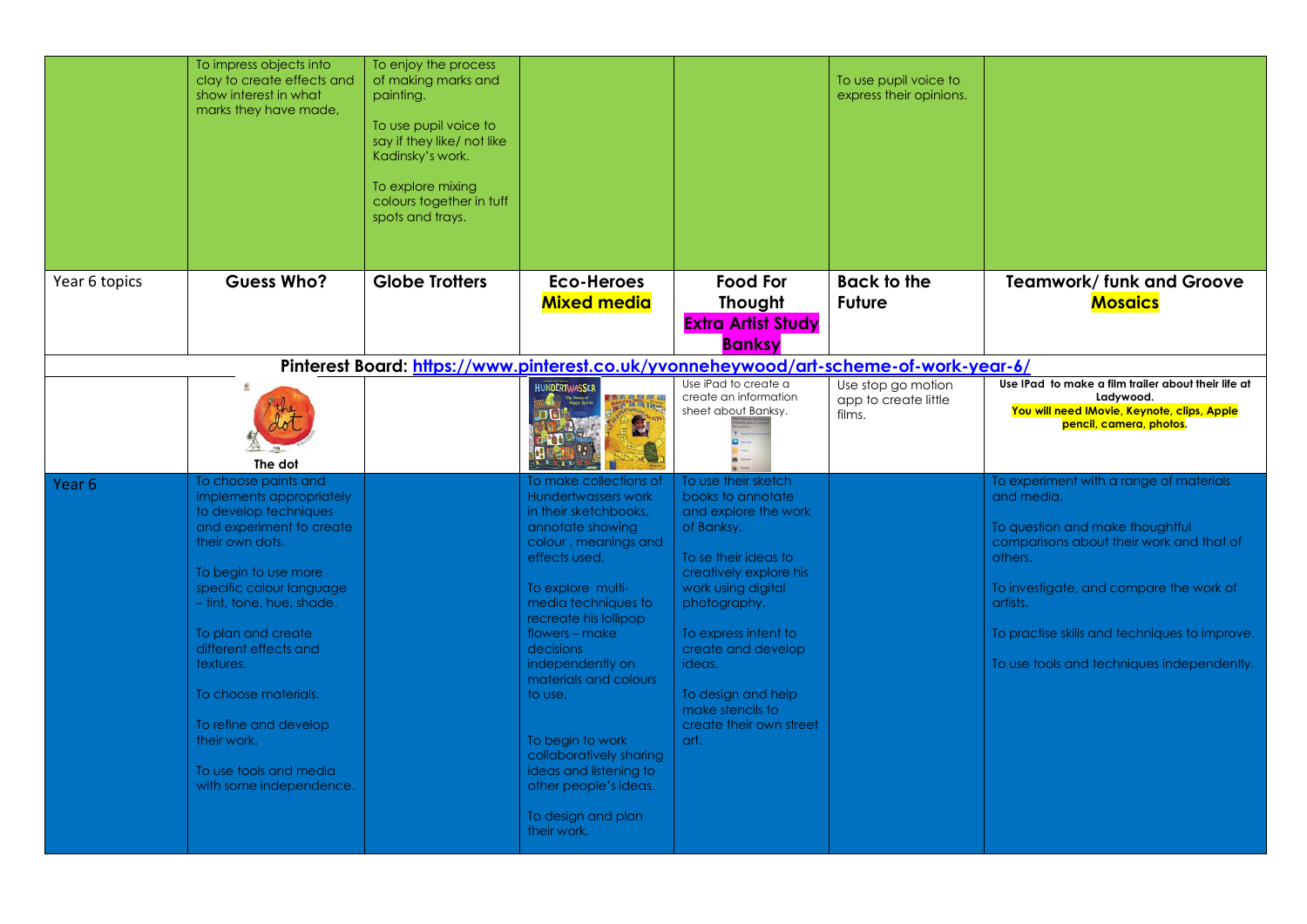|                                                                                                                                                                                                                                                                                                                                                                                                                                                                                                             | To work more<br>independently and<br>use their imagination<br>to create pieces.                                                                                                                                                                                                                                                                                                                                                                                                                                                   |                                                                                                                                                                                                                                                                                                                                        |                                                                                                                                                                                                                                                                                                                                                                                                                                                                                                                               |
|-------------------------------------------------------------------------------------------------------------------------------------------------------------------------------------------------------------------------------------------------------------------------------------------------------------------------------------------------------------------------------------------------------------------------------------------------------------------------------------------------------------|-----------------------------------------------------------------------------------------------------------------------------------------------------------------------------------------------------------------------------------------------------------------------------------------------------------------------------------------------------------------------------------------------------------------------------------------------------------------------------------------------------------------------------------|----------------------------------------------------------------------------------------------------------------------------------------------------------------------------------------------------------------------------------------------------------------------------------------------------------------------------------------|-------------------------------------------------------------------------------------------------------------------------------------------------------------------------------------------------------------------------------------------------------------------------------------------------------------------------------------------------------------------------------------------------------------------------------------------------------------------------------------------------------------------------------|
| To listen to the story "the<br>Dot" and examine the<br>meaning.<br>To use mixed media and<br>a variety of techniques to<br>decorate and create their<br>own dots.<br>To use their sketchbooks<br>to explore different<br>designs and experiment<br>with technique.<br>Use fabric/ weaving/<br>sewing/ threading to<br>create fabric "dots".<br>Use tools and materials<br>with increasing<br>independence and<br>control.<br>Create a "dot "exhibition<br>- can the school "Guess"<br>who" the artists are? | To explore the work of<br>Hundertwasser and<br>think about the<br>environmental<br>meaning behind his<br>work.<br>To express opinions<br>about his work - look<br>at colours and effects<br>he used.<br>To create individual<br>and collaborative<br>pieces based around<br>his work.<br>To explore colour-<br>mixing, changing<br>tones, creating<br>effects.<br>To use mixed media<br>and layering effects.<br>To use recycled<br>materials to create<br>outdoor works of art<br>how can we<br>creatively recycle and<br>reuse? | To look at the work of<br><b>Banksy and explore</b><br>techniques.<br>To explore meanings<br>behind his work,<br>express opinions and<br>say how it makes them<br>feel.<br>To use digital<br>photography to<br>recreate some of his<br>work.<br>To use stencils and<br>mixed media to<br>create their own<br><b>Banksy street art.</b> | To examine and explore Greek mosaics,<br>their motifs and colours.<br>To use what they find out to design and<br>create their own mosaic art based on an<br>ancient Greek legend.<br>To compare Greek mosaics to the work of<br>street artist "Invader" who also uses the<br>mosaic technique.<br>To look through their sketchbooks at their<br>work on Banksy - how do Invader and<br><b>Bansksy compare?</b><br>To design and create their own Invader<br>street art - display round school. What<br>space can they invade? |
| To enjoy the sensory<br>exploration of different<br>media to create their own<br>dots using pre-cut circles<br>of different sizes.<br>To work on a large scale<br>using large tools.<br>To choose materials and<br>colours that interest them.<br>To join in with new<br>experiences and<br>participate in creative<br>experiences.                                                                                                                                                                         | To actively participate<br>and show interest in<br>creative activities.<br>To work with an adult<br>to create pieces of<br>work based on<br>Hundertwasser.<br>To create models<br>using recycled<br>materials, stacking,<br>gluing, sticking, cutting<br>and painting.<br>To explore colours by<br>mixing and sorting.                                                                                                                                                                                                            | To explore using<br>different media and<br>methods to create<br>stencil art - paint,<br>spraying, pastels,<br>dabbing and swiping.<br>To enjoy working<br>creatively.<br>To participate in<br>creative activities.<br>To use their senses to<br>explore different<br>media.                                                            | To use scissors with help to cut pieces for<br>their mosaic and stick them on paper to<br>create an effect.<br>To use small pieces/ fabric/ lightbox to<br>explore mosaic - match and find pieces<br>that interest them.<br>To show curiosity in colours and mosaic<br>pieces.<br>To actively participate and show interest in<br>creative activities.                                                                                                                                                                        |